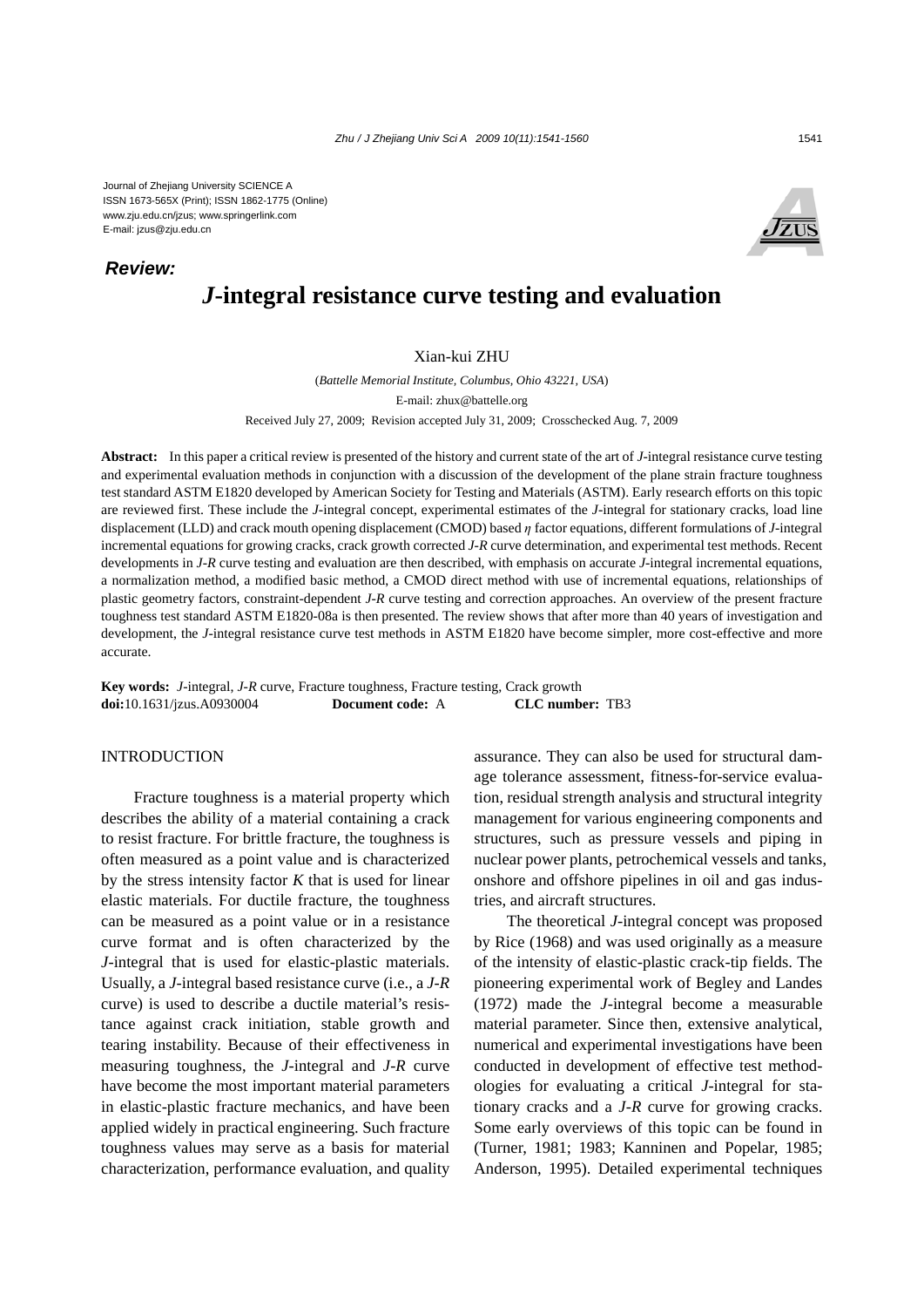and test procedures for *J*-*R* curve testing have been developed in the USA by the American Society for Testing and Materials (ASTM), as documented in an ASTM manual authored by Joyce (1996). In the first *J*-based fracture toughness test standard ASTM E813, issued in 1981, only the experimental result of the critical *J*-integral at the onset of ductile tearing was accepted as a measure of the fracture toughness of materials. The later versions, including ASTM E1152, E1737 and E1820, provided the standard test procedures and methods for critical *J* and *J*-*R* curve testing.

ASTM E1820 is a worldwide standard for measuring critical *J*-integral and *J*-*R* curves. The recommended specimens are single edge-notched bend (SENB or SE(B)), compact tension (CT), and disk-shaped compact tension (DCT) specimens. The recommended test procedure is an elastic unloading compliance method for measures of multiple data points from a single specimen. It requires continuous measurements of applied load, load-line displacement (LLD) and crack mouth opening displacement (CMOD). The test data are used to determine specimen compliance, instantaneous crack length and *J*-integral values for a growing crack. The *J*-integral values are calculated from an LLD-based incremental equation proposed by Ernst *et al*.(1981). A *J*-*R* curve is then obtained as the *J*-integral plotted against crack extension, which exhibits increasing fracture toughness as the crack grows. However, heavy data acquisitions plus complicated test procedures made the *J*-*R* curve testing very expensive and time-consuming. Therefore, much time and effort has been devoted to simplifying test procedures and reducing test costs. Alternative, cost-effective approaches and technologies were then developed including the normalization method standardized by Joyce (2001) and the CMOD direct method proposed by Zhu *et al*.(2008). These methods have significantly improved the ASTM standard test procedures for *J*-*R* curve testing.

A detailed review of *J*-integral resistance curve testing and evaluation is provided in this paper with emphasis on recent developments. The following sections first introduce the *J*-integral estimate and test methods for both stationary and growing cracks using LLD and CMOD data. Recent developments are then described with a focus on accurate *J*-integral incremental equation, a normalization method, a modified basic method, a CMOD direct method, plastic geometry factor determination and constraint-dependent *J*-*R* curve formulation. An overview is then given of the fracture toughness test methods recommended in the present ASTM standard E1820-08a.

# EXPERIMENTAL ESTIMATES AND TEST METHODS OF *J*-INTEGRAL

#### *J*-**integral estimates for stationary cracks**

Originally, Rice (1968) proposed a path independent *J*-integral based on the deformation theory of plasticity. This was used as a loading parameter to measure the crack-tip singularity intensity of the HRR field (Hutchinson, 1968; Rice and Rosengren, 1968) for elastic-plastic hardening materials. Broad finite element analyses showed that HRR solutions can reasonably match the crack-tip fields for deeply cracked bending specimens, and that the *J*-integral can well describe the stresses, strains and other mechanics behaviors at the crack tip. So motivated, extensive experimental investigations on *J*-integral testing were then conducted with the aim of developing effective test methods for evaluating its value. Among the pioneers, Begley and Landes (1972) and Landes and Begley (1972) first successfully measured the *J*-integral and its critical value using multiple laboratory-scale specimens with mode-I tensile cracks. Since then, the *J*-integral has become a measurable material parameter for characterizing the fracture toughness of ductile materials.

In the early experimental evaluation, the *J*integral was interpreted as a strain energy release rate, or work done to the specimen per unit fracture surface area in a material given by

$$
J = -\frac{1}{B} \frac{\mathrm{d}U}{\mathrm{d}a},\tag{1}
$$

where *U* is strain energy, *a* is crack length and *B* is specimen thickness. Begley and Landes (1972) tested a series of fracture specimens of the same geometry with different crack sizes and instrumented loaddisplacement data. From the test data, the energy absorbed by each specimen was obtained, and the *J*-integral was determined using Eq.(1). However, this approach has obvious disadvantages: multiple specimens must be tested and experimental analysis is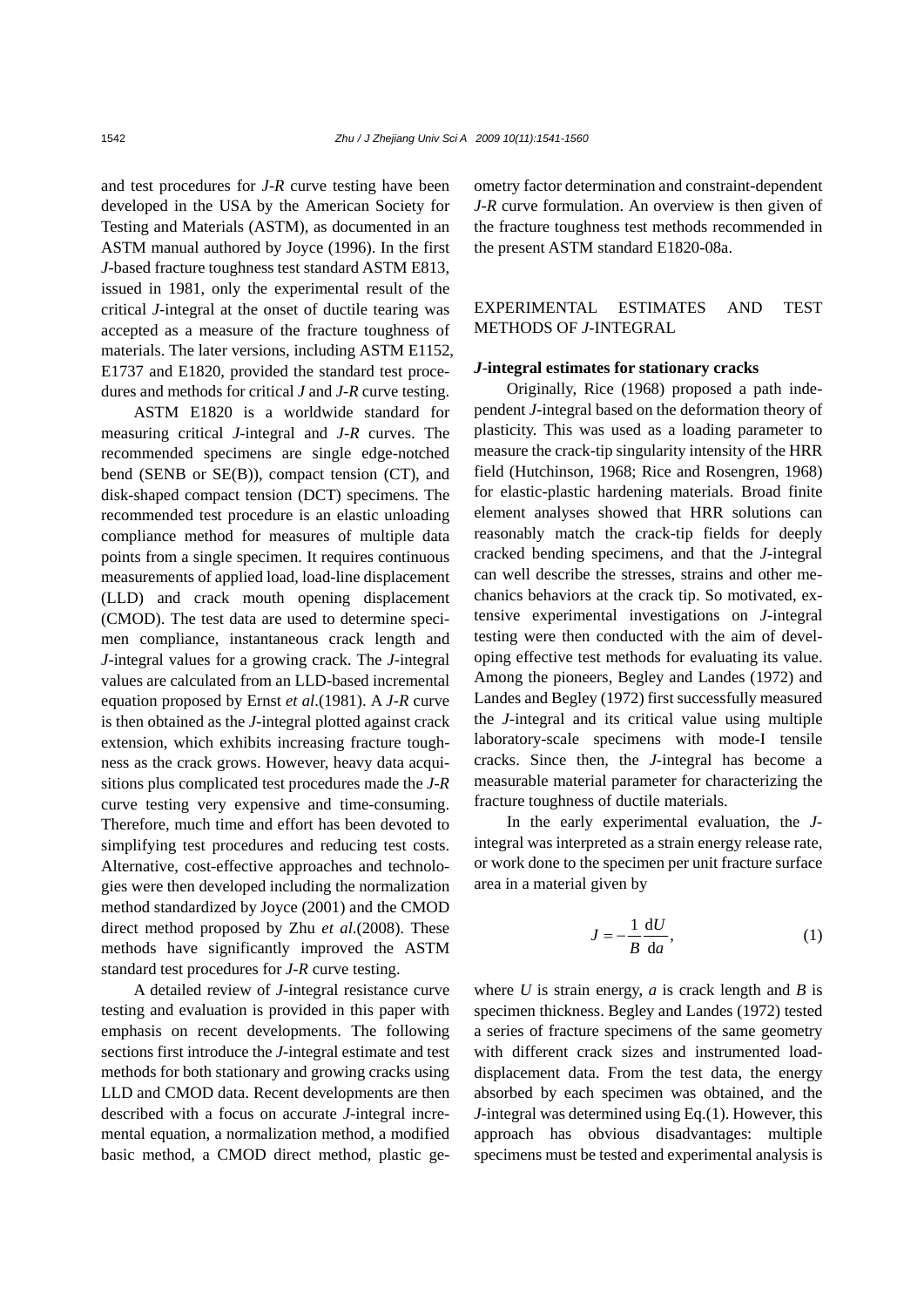very complicated. Thus, a simple experimental technique was sought for estimating the *J*-integral from a single specimen test.

Among others, the most notable was the analysis of Rice *et al*.(1973), who showed that it was easier to determine the *J*-integral directly from the loaddisplacement curve for a single specimen by using an approximate formula. Among different fracture specimens, only SENB specimens and CT specimens in mode-I opening loading are discussed in this review. Fig.1 shows schematically the geometry sizes and configurations for SENB and CT specimens, where  $W$  is the specimen width,  $a$  is the crack length, *S* is the beam span of SENB specimen, and *H* is the height of CT specimen. For convenience, Rice *et al*.(1973) introduced two alternative but equivalent expressions for the *J*-integral in the following forms:

$$
J = \frac{1}{B} \int_0^P \frac{\partial A}{\partial a} dP,\tag{2a}
$$

or

$$
J = -\frac{1}{B} \int_0^A \frac{\partial P}{\partial a} dA,\tag{2b}
$$

where *P* is a total generalized load and  $\Delta$  is the associated load-point or LLD. For deeply cracked SENB specimens, the *J*-integral was found to be a function of the work done to the cracked body, and Eq.(2) was simplified as

$$
J = \frac{2}{Bb} \int_0^A P dA = \frac{2A}{Bb},
$$
 (3)

where *b=W*−*a* is the remaining ligament, *W* is the specimen width, and *A* is the total area under a load-displacement *P*-Δ curve and represents the work done or the energy absorbed by the specimen as a result of the presence of a crack.



**Fig.1 Schematic fracture testing specimen geometries. (a) Single edge notched bend (SENB) specimen; (b) Compact tension (CT) specimen** 

The simple relationship in Eq.(3) marked a major step forward in the history of the development of a practical method for *J*-integral testing. Eq.(3) was developed initially for deeply cracked SENB specimens in pure bending, where the generalized load was an applied bending moment *M*, and the load-point displacement was a relative rotation  $\theta$  at the beam ends. Landes *et al*.(1979) demonstrated that Eq.(3) was also applicable with reasonable accuracy to SENB specimens in three-point bending and CT specimens with deep cracks. This is because their remaining ligaments support primarily a bending moment produced by the applied loads. For determining the best approximation to *J* for CT specimens, Merkle and Corten (1974) proposed a modification of Eq.(3) in a complicated two-term expression, which takes into account the tensile component of the applied load. Among other approximations, Landes *et al*.(1979) proposed the following simplified expression of *J* for CT specimens with *a/W*>0.5:

$$
J = \left(\frac{1+\alpha}{1+\alpha^2}\right)\frac{2A}{Bb},\tag{4}
$$

*α* =

where the parameter

$$
=2\sqrt{\left(\frac{a}{b}\right)^2+\frac{a}{b}+\frac{1}{2}}
$$

 $2\left(\frac{a}{1} + \frac{1}{2}\right)$  $-2\left(\frac{a}{b} + \frac{1}{2}\right)$ . Eq.(4) indicates that the *J*-integral for

CT specimens can be estimated similarly from the energy absorbed by the specimen that is quantified by the total area under the load-displacement curve.

A more general relationship of the *J*-integral estimate that is applicable to different specimen configurations can be written from Eqs. $(3)$  and  $(4)$  as follows:

$$
J = \frac{\eta}{Bb} \int_0^A P dA = \frac{\eta A}{Bb},
$$
 (5)

where  $\eta$  is a dimensionless geometry factor that is a function of crack length to specimen width ratio, *a*/*W* only. When  $\eta = 2$ , Eq.(5) reduces to Eq.(3) for deeply cracked SENB specimens, and when  $\eta = 2(1+\alpha)/(1+\alpha^2)$ , Eq.(5) reduces to Eq.(4) for deeply cracked CT specimens. Eq.(5) expresses the *J*-integral generally as the energy absorbed by a fracture specimen, divided by the cross-sectional area, times a geometry factor.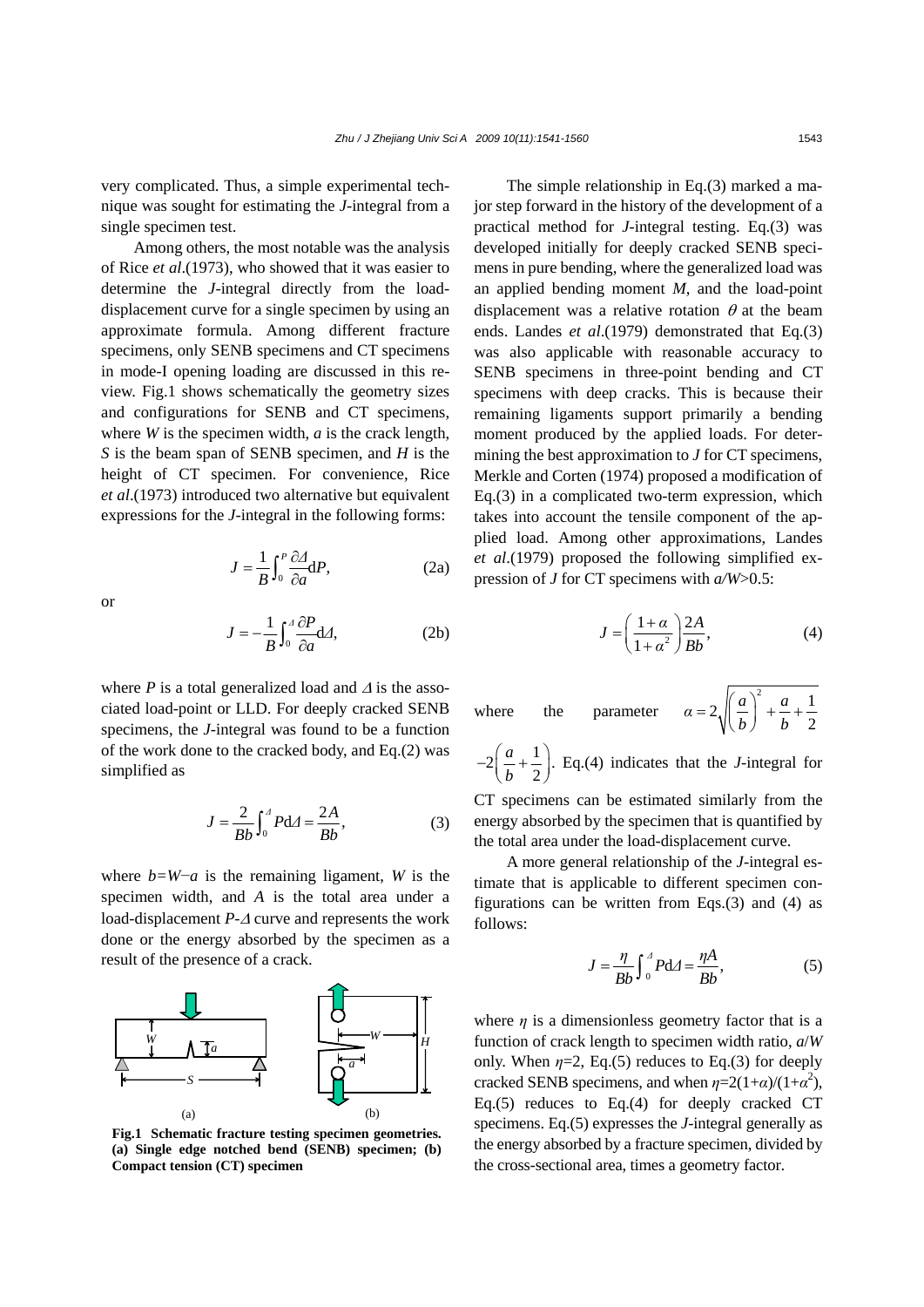The use of the *η* factor considerably simplifies the task of *J*-integral determination, and Eq.(5) gives a very convenient way to evaluate *J* experimentally for any fracture specimen from a single load-displacement record, provided that the *η* factor is determined priori for that specimen. For CT specimens with deep cracks, Clarke and Landes (1979) proposed an approximate expression for the *η* factor as

$$
\eta = 2 + 0.522b/W. \tag{6}
$$

In reference to the limit load analysis for SENB specimens in pure bending, Sumpter (1987) obtained the  $\eta$  factor for a complete range of crack sizes as

$$
\eta = \begin{cases} 2, & a/W > 0.282; \\ 0.32 + 12(a/W) - 49.5(a/W)^2 + 99.8(a/W)^3, & (7) \\ a/W \le 0.282. \end{cases}
$$

The values of  $\eta$  factors in Eqs.(6) and (7) for deeply cracked CT and SENB specimens were adopted by standard ASTM E1820 and all previous versions.

For convenience, a total load-line displacement is often separated into an elastic and a plastic component, i.e.,  $\Delta = \Delta_{el} + \Delta_{pl}$ . At any loading point, the elastic component of LLD can be calculated as the load times the elastic load-line compliance, i.e.,  $\Delta_{el} = C_{LLD}P$ , and the plastic component is the total displacement less the elastic displacement. From this displacement relationship and using Eq.(2b), the total *J*-integral can be separated similarly into elastic and plastic components

$$
J = Jel + Jpl, \t\t(8)
$$

where the elastic *J* can be directly and accurately calculated from the stress intensity factor *K*, as used in ASTM E1820 for plane strain mode-I cracks:

$$
J_{\rm el} = K^2 (1 - v^2) / E,\tag{9}
$$

where  $E$  is Young's modulus and  $\nu$  is Poisson's ratio. The solutions of the stress intensity factor and elastic compliance for many fracture specimens were compiled in a handbook by Tada *et al*.(1973). Eq.(9) is often used to convert the plane strain fracture toughness between  $K_{\text{IC}}$  and  $J_{\text{IC}}$ . Note that the elastic *J* can also be expressed similarly in Eq.(5) with the elastic *η* factor determined from the elastic compliance of a specimen (Turner, 1973). Apparently, the use of Eq.(9) is much simpler and more accurate when the elastic *J*-integral calculation is needed.

Since the elastic *J* can be accurately obtained from Eq.(9), the determination of total *J* becomes the task of plastic *J* calculation. Sumpter and Turner  $(1976)$  found that the relationships in Eqs. $(2a)$ ,  $(2b)$ and (5) for a total *J* are applicable to plastic *J* in terms of load and plastic displacement data:

$$
J_{\rm pl} = \frac{1}{B} \int_0^P \frac{\partial \Delta_{\rm pl}}{\partial a} \, \mathrm{d}P,\tag{10a}
$$

$$
J_{\rm pl} = -\frac{1}{B} \int_0^{A_{\rm pl}} \frac{\partial P}{\partial a} \mathrm{d}A_{\rm pl},\tag{10b}
$$

$$
J_{\rm pl} = \frac{\eta A_{\rm pl}}{Bb},\tag{11}
$$

where the plastic geometry factor  $\eta$  is a function of  $a/W$  and independent of loading, and  $A<sub>pl</sub>$  denotes the area under the  $P-\Delta_{\text{pl}}$  curve. For CT and SENB specimens, the plastic *η* factor has the same expressions in Eqs.(6) and (7). Detailed discussions on the plastic *η* factor were given by Paris *et al*.(1980), who pointed out that the concept of expressing *J* as a function of  $A_{\text{pl}}$  and  $\eta$  plastic factor is rigorous only when the variables of geometry and degree of deformation are separable. Fortunately, about ten years later, Sharobeam and Landes (1991; 1993) strictly verified the existence of a load separation relationship for ductile materials using detailed experimental and numerical analyses. This laid a solid foundation for the simple *J*-integral estimate using the *η* factor equation approach. Eqs.(8), (9) and (11) were used in the basic procedure in ASTM E1820 for the evaluation of initiation toughness,  $J_{\text{IC}}$ , where a full range of crack growth resistance curve is not required.

#### *J***-integral estimates for growing cracks**

All equations introduced above are valid only for stationary cracks in the determination of the *J*-integral and its critical value at fracture initiation. However, the early *J*-*R* curves were constructed simply by using the *J*-integral that was calculated by Eq.(5) in terms of the original crack size and crack extension that was measured using an unloading compliance technology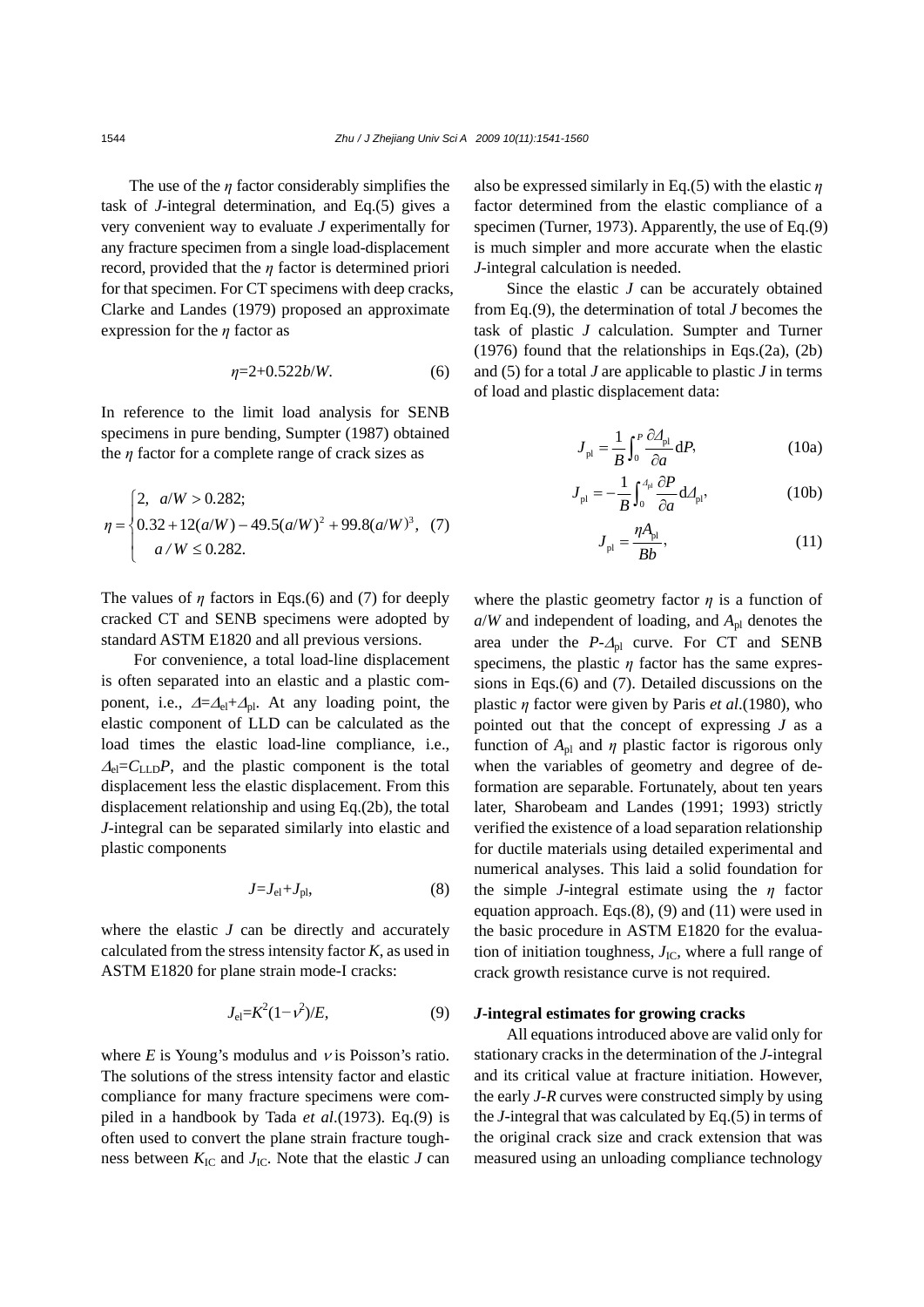(Clarke *et al*., 1976). The resulting value tends to overestimate *J* for a growing crack because the crack growth correction was not taken into account. To allow for crack growth, Eqs.(5) and (11) have been extended in different ways, and several approaches were then developed to obtain a crack growth corrected *J* as needed in an accurate *J*-*R* curve evaluation. Two examples are incremental equations, where test data are spaced at small intervals of crack extension and the *J*-integral is evaluated always from the previous step. The first incremental equation for the *J*-integral estimate was proposed by Garwood *et al*.(1975) for a single edge bending specimen with a deep crack. At the *n*th step of crack growth, the total *J* was determined as

$$
J_n = J_{n-1} \left( \frac{W - a_n}{W - a_{n-1}} \right) + \frac{2U_4}{B(W - a_{n-1})},
$$
 (12)

where the variable  $U_4$  refers to the increment of the total area under an actual load-displacement record from step *n*−1 to *n*. Etemad and Turner (1985) and Etemad *et al*.(1988) generalized Eq.(12) for an arbitrary fracture specimen in the form of

$$
J_{n} = J_{n-1} \left( 1 + \frac{g(\eta)_{n}}{(W - a_{n})} (a_{n} - a_{n-1}) \right) + \frac{\eta_{n} \Delta U_{n,(n-1)}}{B(W - a_{n})},
$$
(13)

where  $g(\eta)$  is another geometry factor related to the plastic *η* factor by

$$
g(\eta) = 1 + \frac{b}{\eta} \frac{d\eta}{da} - \eta.
$$
 (14)

The second incremental equation for the *J*integral estimate was obtained by Ernst *et al*.(1981) based on the principle of variable separation. Since the *J*-integral was developed on the basis of the deformation theory of plasticity, it was shown that *J* is independent of the loading path leading to the current values of load-line displacement and crack size, provided that the *J*-controlled crack growth conditions proposed by Hutchinson and Paris (1979) are satisfied. As a result, the deformation theory based *J*-integral is a unique function of two independent variables: load-line displacement, Δ and crack length, *a*. From

Eq.(5), Ernst *et al*.(1981) derived a complete differential of the total *J*-integral in the form of

$$
dJ = \frac{\eta}{b} P dA - \frac{\gamma}{b} J d a,\tag{15}
$$

where *γ* is a geometry factor related to the plastic *η* factor by

$$
\gamma = \eta - 1 - \frac{b}{W} \frac{\eta'}{\eta},\tag{16}
$$

where the prime denotes the partial differential with respect to *a/W*, i.e.,  $\eta' = \frac{\partial \eta}{\partial (a/W)}$ . Eqs.(14) and (16) show that  $g(\eta) = -\gamma$ , and these two geometry factors are used to take into account the crack growth correction on *J*. Integrating Eq.(15) gives

$$
J = \int_0^A \frac{\eta}{b} B \, P \, dA - \int_{a_0}^a \frac{\gamma}{b} \, J \, da. \tag{17}
$$

This equation holds for any loading path leading to the current values of  $a$  and  $\Delta$ , including the actual loading path for a growing crack. Fig.2 illustrates a typical *P*-Δ curve for a growing crack and includes three deformation paths: one for the original crack length  $a_0$ , and the other two for arbitrarily fixed crack lengths *ai*−1 and *ai*. As *J* in Eq.(17) is valid for any loading path leading to the current values of  $a_i$  and  $\Delta_i$ , the integration path *AC* can be approximated by the deformation segment *AB* with the fixed crack length  $a_{i-1}$  and the segment *BC* where the displacement  $\Delta_i$ remains constant, but the crack size jumps from *ai*−1 to *ai*. Along the segments *AB* and *BC*, the total *J* at the *i*th step of crack growth was determined as

$$
J_i = \left( J_{i-1} + \frac{\eta_{i-1}}{Bb_{i-1}} A_{i-1,i} \right) \left( 1 - \frac{\gamma_{i-1}}{b_{i-1}} (a_i - a_{i-1}) \right), \quad (18)
$$

where  $A_{i-1,i}$  is the incremental area under an actual load-displacement record from step *i*−1 to *i*. Both incremental equations in Eqs.(13) and (18) consider the crack growth correction on the *J*-integral from the last step. Eq.(18) also makes the correction on the incremental work done to the specimen, but Eq.(13)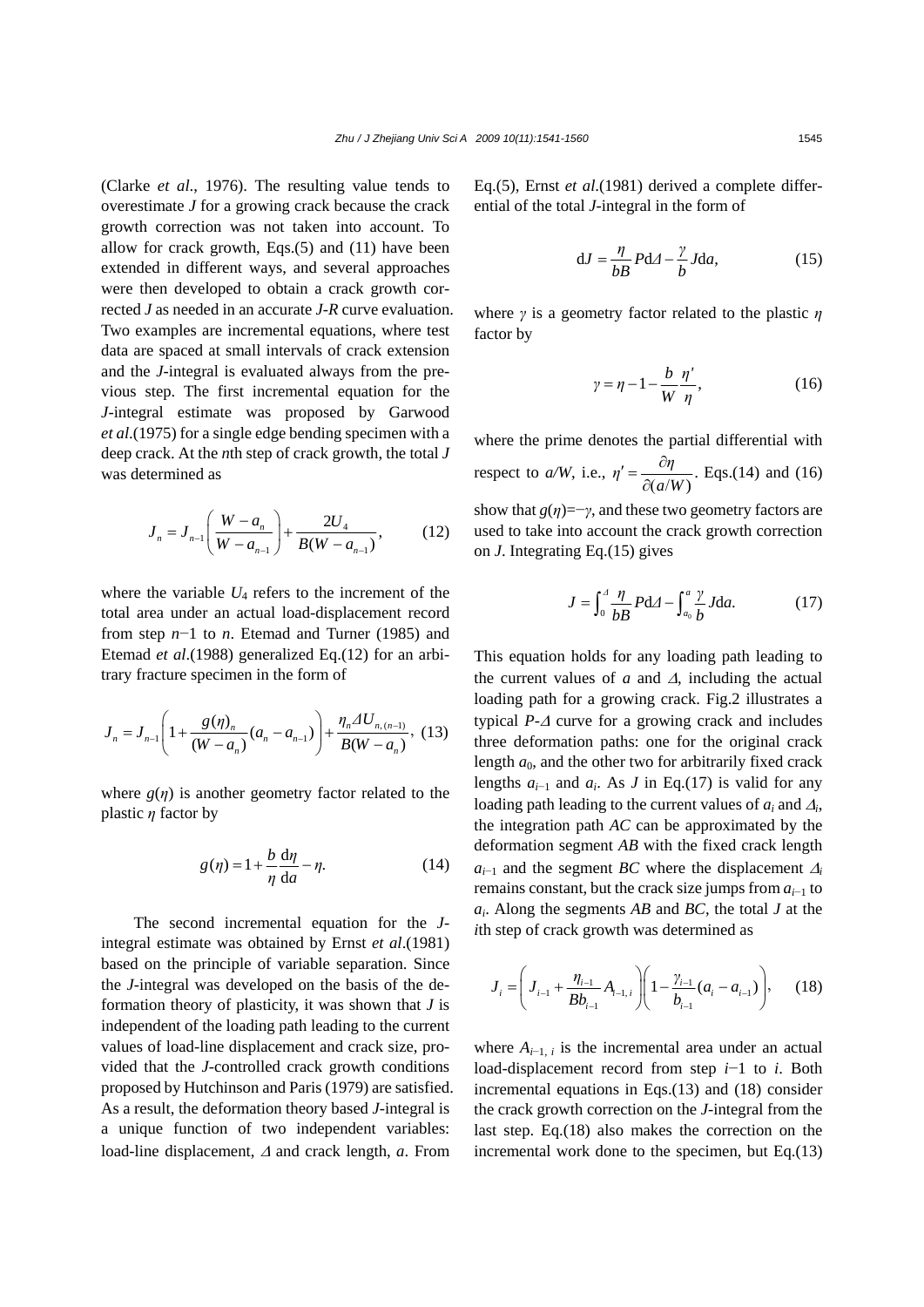does not. As a result, a larger *J* estimate is likely to be obtained from Eq. $(13)$  than from Eq. $(18)$ , as shown by test data in Ernst *et al*.(1981). In general, these two typical incremental formations of the *J*-integral equation are applicable to any specimens, provided that the two geometry factors are known for each specimen.



**Fig.2 Typical load vs load-line displacement curves for static and growing cracks** 

Anderson (1995) proposed another incremental equation with a different derivation:

$$
J_2 = J_1 \left( 1 - \frac{\gamma_1}{b_1} (a_2 - a_1) \right) + \frac{\eta_2 P_2 (a_2 - a_1)}{B_N b_2},
$$
 (19)

where the subscripts 1 and 2 denote the previous and current load steps, respectively, and  $B<sub>N</sub>$  is net thickness. Eq.(19) is similar to Eq.(13) for the *J* estimate.

In ASTM E1820, the total *J*-integral is split into elastic and plastic parts, as shown in Eq.(8), and determined separately. The objective is to improve the accuracy of *J* estimates, and to obtain consistency of *J* when near linear elastic conditions are applied. For a set of discrete experimental data, at each step of crack growth, the elastic component of *J* is obtained directly from the stress intensity factor using Eq.(9). Only the plastic component of *J* is obtained from the *η* factor method. Following the procedures developed by Ernst *et al*.(1981), Kanninen and Popelar (1985) presented a similar incremental equation for the plastic component of *J*-integral:

$$
J_{\mathrm{pl}(i)} = \left( J_{\mathrm{pl}(i-1)} + \frac{\eta_{i-1}}{B b_{i-1}} A_{\mathrm{pl}}^{i-1, i} \right) \left( 1 - \frac{\gamma_{i-1}}{b_{i-1}} (a_i - a_{i-1}) \right), (20)
$$

where  $A_{pl}^{i-1,i}$  is the increment of plastic area under a load-displacement record from step *i*−1 to *i*:

$$
A_{\rm pl}^{i-1,i} = 0.5(P_i + P_{i-1})(A_{\rm pl(i)} - A_{\rm pl(i-1)}).
$$
 (21)

These two equations were adopted by ASTM E1820, with a net thickness  $B_N$  being used for specimens with side grooves in place of the full thickness *B*. Small and uniform crack growth increments are required in Eq.(20) for accurate estimates of  $J_{pl(i)}$ . With the calculated *J* and measured crack extension of  $(a_i - a_0)$ , where  $a_0$  is an original crack length, a  $J$ - $R$  curve is obtained by applying Eqs. $(8)$ ,  $(9)$  and  $(20)$  to successive increments of crack growth from a single test.

## **Experimental methods for** *J***-***R* **curve testing**

Experimental test methods and procedures in a valid *J*-*R* curve evaluation depend on the data required for the *J*-integral calculation and instantaneous crack length determination. Eq.(20) that is used for calculating crack growth corrected *J*-integral requires the simultaneous measurements of load, load-line displacement and crack length. The most commonly used experimental method for a single specimen test is the elastic unloading compliance technique (Clarke *et al*., 1976; Joyce and Gudas, 1979; Joyce, 1992). This method is the ASTM E1820 recommended experimental technique that measures load, LLD and CMOD data for SENB specimens, and determines instantaneous crack length at regular intervals during the test by partially unloading the specimen and measuring CMOD compliance. As the crack grows, the specimen becomes less stiff and the compliance increases. Note that for CT specimens, CMOD gages can be mounted in the load line direction, and thus the LLD and CMOD become identical.

Another conventional experimental technique is a direct current electric potential drop method (Johnson, 1965; Schwalbe and Hellmann, 1981; Bakker, 1985; Marschall *et al*., 1990). This method monitors crack growth through a change in electric resistance which accompanies a loss in the cross sectional area. When a constant current is applied to a specimen, the electrical potential increases as the crack grows. An alternative method for direct determination of crack length is a normalization technique (Joyce, 2001) that is discussed later. References to more detailed experimental techniques and test methods for *J*-*R* curve testing can be found in an ASTM manual by Joyce (1996).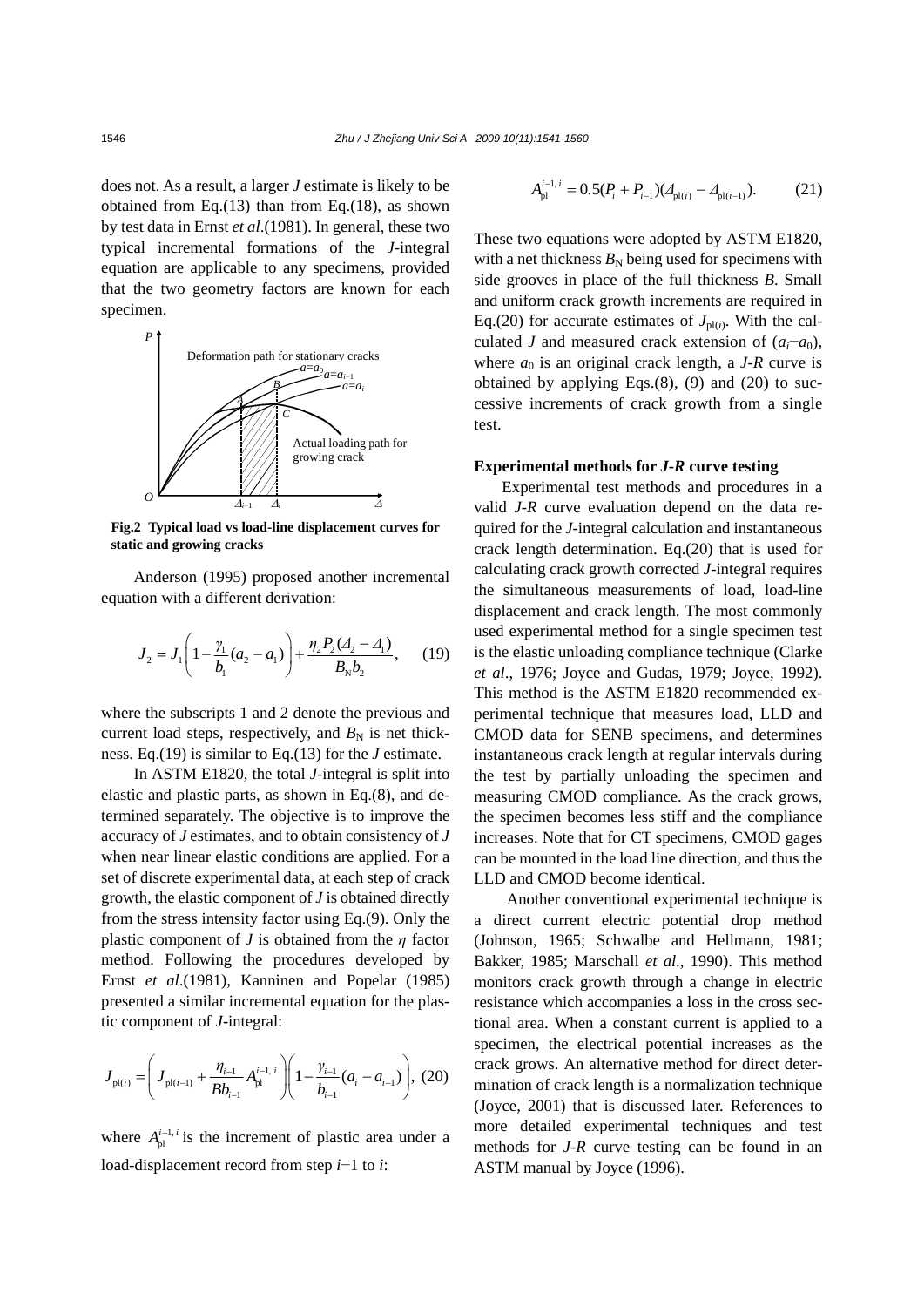Experiments showed that an accurate measurement of LLD is more difficult than that of CMOD for SENB specimens, particularly for shallow cracks. Sumpter (1987) first used load-CMOD data to directly evaluate the values of *J*-integral for bending specimens in an attempt to analyze surface or shallow cracks occurring on welds. Following Sumpter's (1987) basic idea, Kirk and Dodds (1993) investigated several possibilities for estimating *J*-integral for shallowly cracked SENB specimens through use of detailed elastic-plastic finite element analyses (FEA). They found that the LLD-based *J* estimate equation could give inaccurate results for hardening materials because the corresponding plastic *η* factor is very sensitive to the strain hardening exponent for SENB specimens with shallow cracks of *a*/*W*<0.3. In contrast, for the same geometry, the CMOD-based plastic *η* factor is nearly insensitive to the strain hardening exponent, when a similar *η* factor equation was used with the plastic area being determined under the load-CMOD curve. Thus, Kirk and Dodds (1993) concluded that the CMOD-based *J* estimate is the most reliable and suggested using the following equation to estimate the *J*-integral for SENB specimens with a wide range of crack length:

$$
J = \frac{K^2 (1 - v^2)}{E} + \frac{\eta_{\text{CMOD}} A_{\text{CMOD}}^{\text{pl}}}{B b},
$$
 (22)

where the CMOD-based plastic geometry factor was determined by fitting their FEA results as

$$
\eta_{\text{CMOD}} = 3.785 - 3.101 (a/W) + 2.018 (a/W)^2,
$$
  
0.5 \le a/W \le 0.7. (23)

Morrison and Karisallen (1995) and Wang *et al*.(1997) employed these two equations with use of CMOD data in their experimental evaluations of *J*-integral and its critical value  $J<sub>C</sub>$  for SENB specimens made of different metals. Good agreement was found between the LLD and CMOD based *J*-integral equations, and the benefits of experimental instrumentation using CMOD data were demonstrated. Because of the absence of the corresponding incremental equation, however, the CMOD based *J*integral equations did not achieve practical application and were not used by the ASTM standard for more than ten years until 2005 when they were adopted in the basic procedure in ASTM E1820-05a.

# RECENT DEVELOPMENTS IN *J*-*R* CURVE **TESTING**

#### **More accurate** *J***-integral incremental equations**

In the experimental evaluation of *J*-*R* curves, the LLD based *J*-integral incremental Eq.(18) or (20) has been used widely as an 'accurate' expression because it considers crack growth correction and was adopted by ASTM E1820. In contrast, the other two incremental Eqs.(13) and (19) did not receive attention until 2008 when two similar equations were proposed. Based on the jump-like crack growth model, Neimitz (2008) obtained a *J*-integral incremental equation specifically for deeply cracked SENB specimens, and this LLD based equation is similar to Eq.(12). Kroon *et al*.(2008) presented another *J*-integral incremental equation in a general form similar to Eq.(13). These two publications attracted the attention of ASTM E1820 developers, and a question was raised at the ASTM E08.07.05 Task Group Meeting in Denver in 2008: which form of the *J*-integral incremental equations is better or more accurate? To answer this question, Zhu and Joyce (2009a) proposed different mathematical models and physical models in an attempt to determine a more accurate approximation of *J*-integral for a growing crack. Based on the basic ideas developed by Ernst *et al*.(1981), an actual loading path was approximated by multiple segments on different deformation paths (Fig.2). Three physical models: the upper step-line approximation (USLA), lower step-line approximation (LSLA) and median step-line approximation (MSLA) models were developed for *J*-integral estimates. Several approximate formulas were proposed, but only three incremental equations can be classified typically to be independent and are expressed as follows:

(1) For the USLA model,

$$
J_{\mathrm{pl}(i)} = \left( J_{\mathrm{pl}(i-1)} + \frac{\eta_{i-1}}{B b_{i-1}} A_{\mathrm{pl}}^{i-1, i} \right) \left( 1 - \frac{\gamma_{i-1}}{b_{i-1}} (a_i - a_{i-1}) \right). (24)
$$

The above equation is the same as Eq.(20) and that used by ASTM E1820. For this USLA model, the crack growth correction is considered in the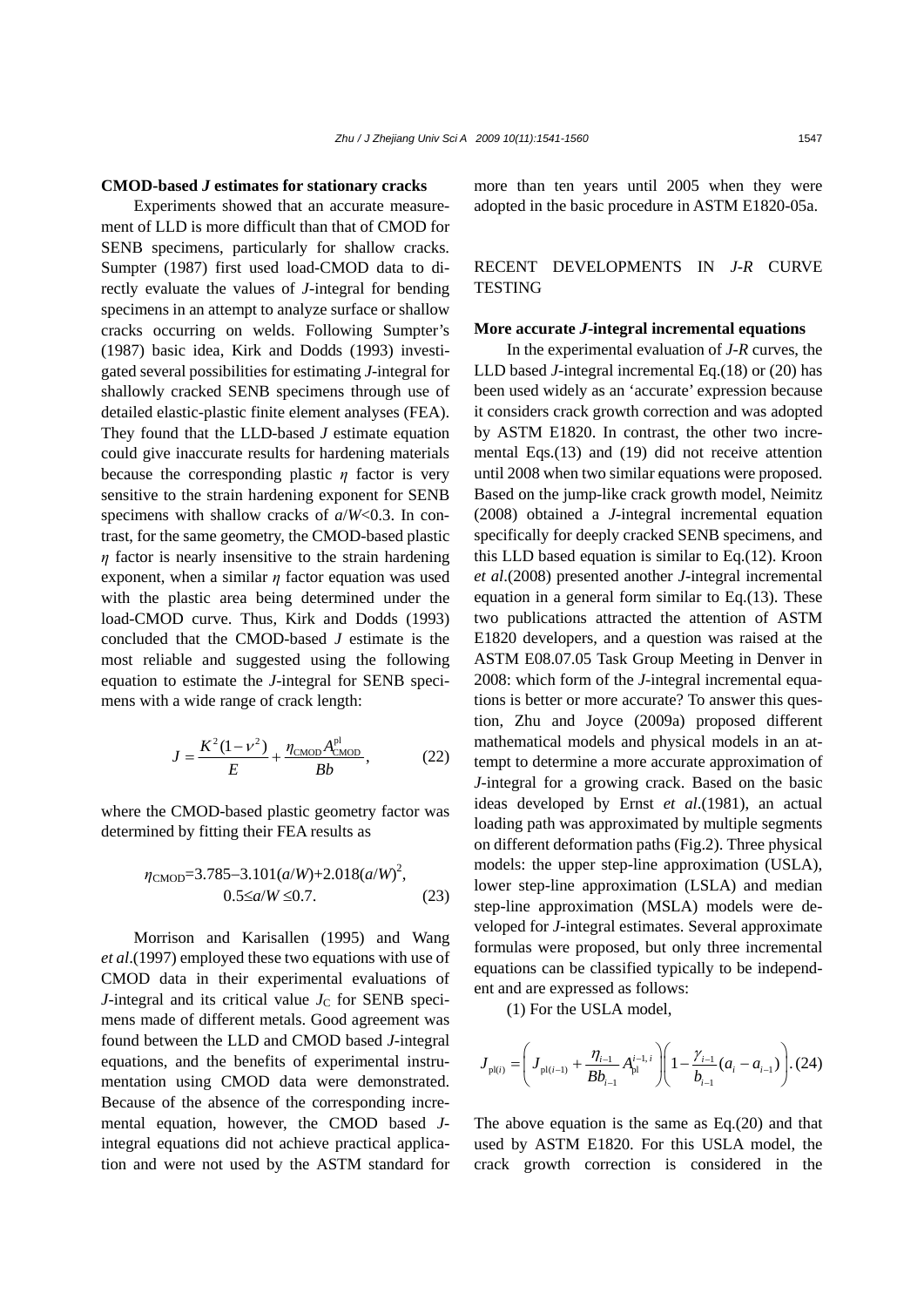modification of the previous *J* value and the incremental work done to the specimen between two loading steps from *i*−1 to *i*.

(2) For the LSLA model,

$$
J_{\mathrm{pl}(i)} = J_{\mathrm{pl}(i-1)} \left( 1 - \frac{\gamma_{i-1}}{b_{i-1}} (a_i - a_{i-1}) \right) + \frac{\eta_i}{Bb_i} A_{\mathrm{pl}}^{i-1,i}.
$$
 (25)

The above equation is similar to Eq.(13) and the 'new' equations by Neimitz (2008) and Kroon *et al*.(2008). Note that for this LSLA model, the crack growth correction is considered only for the previous *J* value, but not for the incremental work done to the specimens.

(3) For the (MSLA model,

$$
J_{\mathrm{pl}(i)} = J_{\mathrm{pl}(i-1)} \left( 1 - \frac{\gamma_{i-1}}{b_{i-1}} (a_i - a_{i-1}) \right)
$$
  
+ 
$$
\left[ \frac{1}{2B} \left( \frac{\eta_{i-1}}{b_{i-1}} + \frac{\eta_i}{b_i} \right) A_{\mathrm{pl}}^{i-1,i} \right] \left( 1 - \frac{\gamma_{i-1}}{2b_{i-1}} (a_i - a_{i-1}) \right).
$$
 (26)

The above equation is a genuinely new one, and equal to the average of Eqs.(24) and (25). In this MSLA model, a full crack growth correction is considered for the previous *J* value, and a half of the crack growth correction is considered for the incremental work done to the specimen.

The accuracy of these three *J*-integral incremental equations was evaluated in detail using theoretical and experimental results, and presented by Zhu and Joyce (2009a). Fig.3, for example, shows a comparison of the *J-R* curves obtained from Eqs.(24) $\sim$ (26) with a given *J*-*R* curve in a theoretical validation approach, where an SENB specimen with *a*/*W*=0.5 and strain hardening exponent of *n*=0.2 were considered. For the larger crack growth increment equal to 2% of the original crack ligament, i.e.,  $da=0.02b_0$ , Fig.3 shows that (1) the USLA model or Eq.(24), as used by ASTM E1820, produces a lower *J*-*R* curve than the given one, (2) the LSLA model or Eq.(25) generates a higher *J*-*R* curve than the given one, and (3) the MSLA model or Eq.(26) determines a *J*-*R* curve which matches well with the given one. Nevertheless, the comparisons showed that the maximum error generated in Eqs.(24) and (25) is not significant and is less than 2% for the maximum crack

extension allowed by ASTM E1820. Moreover, for a smaller increment of crack growth, say  $da=0.005b_0$ , the difference between these three models diminishes and all incremental equations could give similar results that match well with the given *J*-*R* curve. Therefore, it was concluded that (1) the newly proposed equation or Eq.(26) is the most accurate and is independent of crack growth increments, (2) the traditional Ernst-type equation or Eq.(24) is always conservative, and so can continue to be used, and (3) the Garwood-type equation or Eq.(25) could be non-conservative, and thus is better not used in *J*-*R* curve evaluation.



**Fig.3** *J***-***R* **curves determined by three proposed models**  for high hardening material  $(n=0.2)$  and the crack **growth step size:**  $da=0.02b_0$ 

# **Normalization method**

The two conventional techniques for online crack size measurements, i.e., the elastic unloading compliance method and the electric potential drop method, are difficult or impractical to implement under severe test conditions, such as high loading rate, high temperature, or aggressive environments. An alternative approach, i.e., the normalization method, was investigated extensively to directly estimate instantaneous crack lengths from load versus load-line displacement data in conjunction with the use of initial and final measurements of physical crack sizes. This method does not require any devices for online monitoring of crack growth, and thus the test costs are reduced. The normalization method was developed based on the principle of load separation (Ernst *et al*., 1981; Sharobeam and Landes, 1991) and the key curve method (Joyce *et al*., 1980). Rather than developing a universal key curve for a given material, this method suggests using an individual calibration curve to determine instantaneous crack length.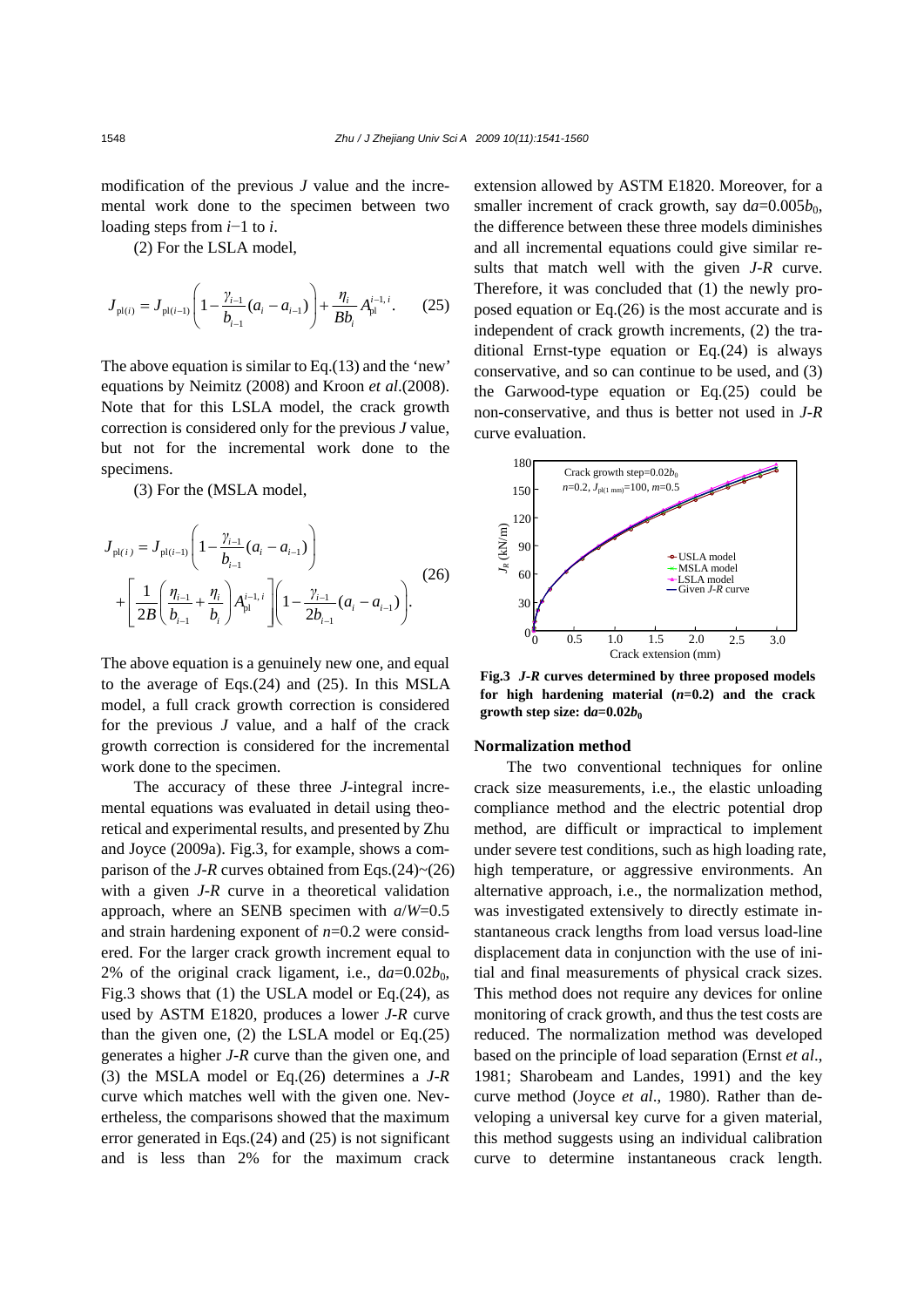Different calibration functions were proposed, including a power-law function (Herrera and Landes, 1988; Joyce, 1992), a combined function of power law and straight line (Herrera and Landes, 1990), and a three-parameter LMN function (Orange, 1990; Landes *et al*., 1991). The LMN function was improved to be a four parameter normalization function by Joyce (2001). Two round-robin test programs were organized by the ASTM E08 Technical Committee for verifying the validity of the normalization method in *J*-*R* curve testing for static loading conditions (Oh *et al*., 2006) and for high-rate loading conditions (Joyce, 2001). It was shown that the normalization method can be equivalent to the elastic compliance method for CT specimens under quasi-static and dynamic loading conditions. The normalization method was accepted by ASTM E1820-01 and its later versions in Annex A15 'Normalization Data Reduction Technique'.

Technically, the normalization method infers crack length change by comparing the measured and normalized load versus load-line displacement data with an analytical normalization function. To obtain a blunting corrected normalization function, measured load data are normalized by the following relationship:

$$
P_{\rm Ni} = \frac{P_i}{WB \left(1 - \frac{a_{\rm bi}}{W}\right)^n},\tag{27}
$$

where *i* refers to the *i*th loading point,  $P_{Ni}$  is a normalized load and  $a_{bi}$  is the blunting corrected crack length. From the measured total LLD, <sup>Δ</sup>*i*, a normalized plastic LLD,  $\overline{A}_{\text{pl}i}$ , is given by

$$
\overline{A}_{\text{pl}i} = \frac{\Delta_{\text{pl}i}}{W} = \frac{\Delta_i - P_i C_i}{W},
$$
\n(28)

where  $C_i$  is the specimen load-line compliance using the blunting corrected crack length *a*b*i*.

Using Eqs.(27) and (28), load-displacement data up to, but not including, the maximum load are normalized. The final load-displacement pair is normalized using the same equations except for the final crack length which is used without blunting correction. From the final normalized point, a tangent line is drawn to the normalized load-displacement curve to define a tangent point. Using the normalized loaddisplacement pair  $(P_{Ni}, \bar{A}_{\text{pl}})$  from  $\bar{A}_{\text{pl}} > 0.001$  to the tangent point and the final normalized point, a normalization function can be fitted using the least squares regression in the form of

$$
P_{\rm N} = \frac{c_1 + c_2 \overline{A}_{\rm pl} + c_3 \overline{A}_{\rm pl}^2}{c_4 + \overline{A}_{\rm pl}},\tag{29}
$$

where  $c_1$ ,  $c_2$ ,  $c_3$  and  $c_4$  are the fitting coefficients. With this normalization function, an iterative procedure is further used to force all  $P_{\text{Ni}}$ ,  $\overline{A}_{\text{N}i}$  and  $a_i$  data at each loading point to lie on the fitted Eq.(29) by adjusting *ai*. In this way, crack lengths at all data points can be determined.

Following the above procedures, instantaneous crack lengths can be determined, the *J*-integral is calculated from Eqs.(8), (9) and (20), and a *J*-*R* curve is then obtained. For SENB specimens in three-point bending, the applications of this method were demonstrated by Zhu and Joyce (2007) for HY80 steel, Zhu and Leis (2008a) for X80 pipeline steel, and Zhu *et al*.(2009) for A285 carbon steel. All *J*-*R* curves obtained by the normalization method were then compared with those obtained using the unloading compliance method or the electrical potential method. For example, Fig.4a compares the *J*-*R* curves obtained using the normalization methods and the unloading compliance method for a deeply cracked SENB specimen with *a*/*W*=0.64 in X80 pipeline steel. Fig.4b compares the *J*-*R* curves obtained using the normalization method and the potential drop method for a deeply cracked SENB specimen with *a*/*W*=0.592 in A285 carbon steel. Fig.4 shows that the three methods agree very well. Along with other validations, this confirms that the normalization method can be equivalent to the unloading compliance method and the potential drop method.

Likewise, Džugan and Viehrig (2004) applied the normalization method to their experimental evaluations of *J*-*R* curves for CT specimens made of various metals, and obtained satisfactory results. Scibetta *et al*.(2006) obtained *J*-*R* curves using the normalization method and load-displacement data determined by FEA, and their 'numerical' *J*-*R* curves match well the experimental results obtained by the unloading compliance method. In addition, the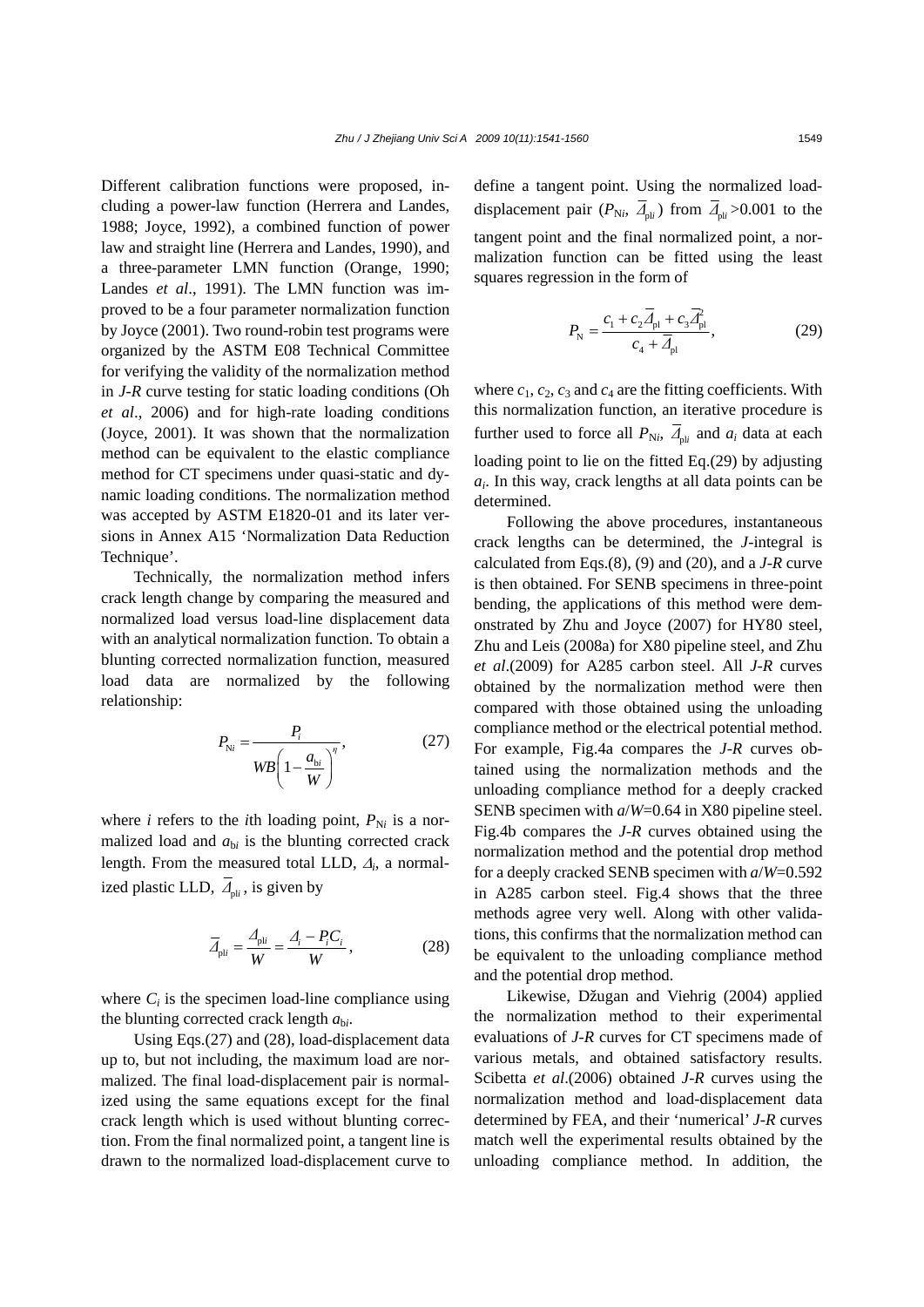

**Fig.4 Comparisons of** *J-R* **curves obtained by the normalization method with (a) the unloading compliance method for an SENB specimen made of X80 pipeline steel; (b) the potential drop method for an SENB specimen made of A285 carbon steel**

normalization method can be very powerful for evaluating *J*-*R* curves for non-metallic ductile materials, as demonstrated by Morhain and Velasco (2002) and Joyce and Joyce (2004). However, two points need to be considered carefully when the normalization method is used in a *J*-*R* curve evaluation. One is the oscillation of the initial *J*-*R* curve data determined by this method, which can be solved using a blunting line in this area. The other is the difficulty in fitting the four- parameter normalization function for some materials owing to its high nonlinearity. It is a challenge to improve this method and further investigations are needed. In spite of this, the normalization method shows its usefulness in *J*-*R* curve testing under dynamic loading conditions in comparison with the load ratio method (Hu *et al*., 1992) and the compliance ratio method (Joyce *et al*., 2001). A related review and discussion can be found in (Oh and Hwang, 2006).

## **Modified basic method**

To unify the different fracture testing standards in Europe and the USA, Wallin and Laukkanen (2004) proposed a new ductile crack growth procedure for *J*-*R* curve evaluation. This procedure is regarded as an improved basic method of ASTM E1820, and herein is referred to as a modified basic method. In this method, the following four steps are required to determine a crack growth corrected *J*-*R* curve:

Step 1. Calculate the  $J_{el(i)}(a_0)$  and  $J_{pl(i)}(a_0)$  at a loading point *i* for an SENB specimen using Eqs.(9) and (11) or (22), respectively. However, when Eq.(22) is used, the  $\eta_{\text{CMOD}}^i$  factor should take values in reference to the current crack length *ai*, rather than to the original crack length  $a_0$ , as suggested in Wallin and Laukkanen (2004).

Step 2. Determine initial crack growth corrected *J*-integral values for all loading points using the following equation:

$$
J_i(\Delta a) = J_{\text{el}(i)}(a_0) + \frac{J_{\text{pl}(i)}(a_0)}{1 + \left(\frac{\alpha - 0.5}{\alpha + 0.5}\right)\frac{\Delta a}{b_0}},\tag{30}
$$

where  $\alpha = 1$  for SENB specimens in three-point bending, and  $\alpha$ =0.9 for CT specimens.

Step 3. Fit a power-law expression of  $J = J_1$  mm $\Delta a^m$ to the initial crack growth corrected *J*-*R* curve obtained in Step 2 for crack extension with  $\Delta a \geq 0.05b_0$ , where  $\Delta a = a_i - a_0$ ,  $J_1$ <sub>mm</sub> is the *J*-integral value at 1 mm crack extension and *m* is an unknown curve-fit parameter.

Step 4. Calculate final crack growth corrected *J*-integral values using the following equation with the curve-fitted *m* obtained in Step 3:

$$
J_i(\Delta a) = J_{\text{el}(i)}(a_0) + \frac{J_{\text{pl}(i)}(a_0)}{1 + \left(\frac{\alpha - m}{\alpha + m}\right)\frac{\Delta a}{b_0}}.
$$
 (31)

Eq.(31) reduces to Eq.(8) when  $m=\alpha$ . In general, a *J-R* curve approximately follows a power-law curve with  $0 \le m \le \alpha$  for most ductile metals, and thus the basic method determines larger *J*-integral values and a higher *J*-*R* curve than those determined by this modified basic method. The new correction procedures in the modified basic method were developed for standard CT and SENB specimens, and are valid for both LLD and CMOD-based *J*-integral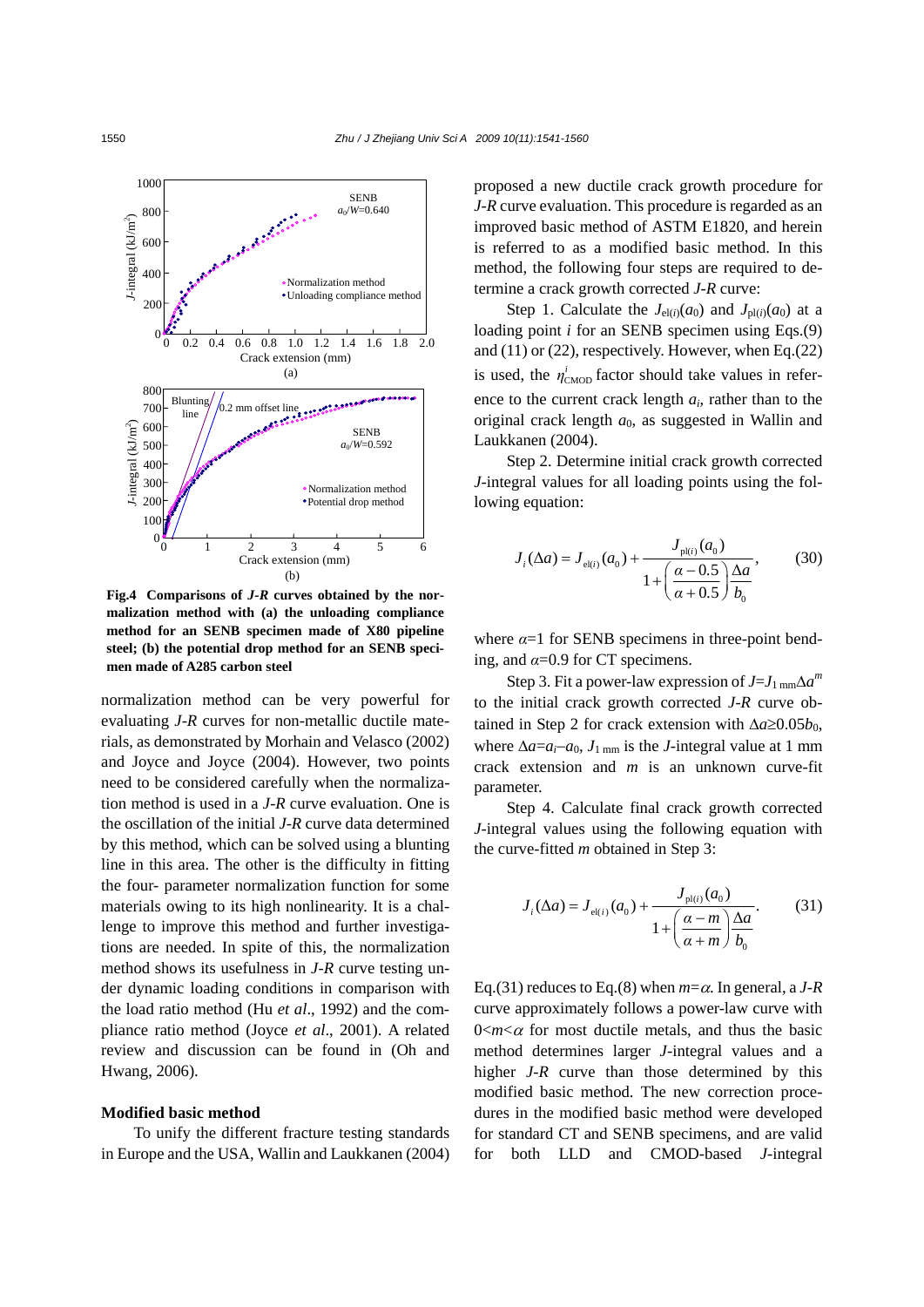calculations. They are applicable to both single specimen tests and multiple specimen tests, and have the same or better accuracy as the crack growth correction used in the present ASTM E1820. Therefore, this modified basic method was adopted by ASTM E1820-05 and its later versions in Annex A16 'Evaluation of crack growth corrected *J*-integral values'.

## **CMOD-based** *J***-integral incremental equations**

CMOD measurements are more accurate than LLD measurements. Thus, a fracture test for SENB specimens favors the use of CMOD gages for measures of displacement and specimen compliance. Using load-CMOD data, a crack growth corrected *J*-*R* curve can be determined using the modified basic method as outlined above. However, the crack growth correction considered in this method is indirect and involves multiple steps in determination of the crack growth corrected *J*-integral for a full-range *J*-*R* curve testing. A direct CMOD method is desirable for determination of a crack growth corrected *J*-*R* curve and is long overdue. To this end, Zhu *et al*.(2008) developed a CMOD-based *J*-integral incremental equation that is similar to the ASTM E1820 LLD-based *J*integral incremental equation. Based on the deformation theory of plasticity and the energy principle, the *J*-integral was assumed as a function of two independent variables: CMOD and crack length *a*. From the CMOD-based  $\eta$  factor Eq.(22), a complete differential of the plastic *J*-integral was obtained in an expression similar to Eq.(15). A CMOD-based *γ* factor is involved, and equal to the LLD-based *γ* factor. Following procedures similar to those of Ernst *et al*.(1981), an actual loading path along the load-CMOD curve was approximated by multiple segments of deformation paths (Fig.2). By integration of this differential equation of *J*-integral along these small segments in one step from loading point *i*−1 to *i*, Zhu *et al*.(2008) obtained a CMOD-based *J*-integral incremental equation in the form of

$$
J_{\mathrm{pl}(i)} = \left( J_{\mathrm{pl}(i-1)} + \frac{\eta_{\mathrm{CMD}}^{i-1}}{b_{i-1}B_{\mathrm{N}}} A_{V_{\mathrm{pl}}}^{i-1, i} \right) \left( 1 - \frac{\gamma_{\mathrm{CMD}}^{i-1}}{b_{i-1}} (a_i - a_{i-1}) \right),\tag{32}
$$

for determining the plastic component of the *J*-integral. In this equation,  $η_{CMOD}$  and  $γ_{CMOD}$  are two

CMOD-based plastic geometry factors,  $A_{V_{\text{pl}}}^{i-1,i}$  denotes the incremental area under the  $P-V_{\text{pl}}$  curve (where  $V_{\text{pl}}$  is the plastic component of measured CMOD), and is calculated by

$$
A_{V_{\text{pl}}}^{i-1,i} = 0.5(P_i + P_{i-1})(V_{\text{pl}}^i - V_{\text{pl}}^{i-1}).
$$
 (33)

The elastic component and total value of the *J*-integral are still determined by Eqs.(9) and (8), respectively. Similar to Eq.(20), the  $\gamma_{\text{CMOD}}$  term is used for considering the crack growth correction. Note that a similar equation to Eq.(32) was recently proposed by Cravero and Ruggieri (2007) in a different analysis for a single edge notched tension (SENT) specimen. For a special case with equal LLD and CMOD, such as for compact-type specimens where the LLD could be estimated directly from the CMOD gages, the two incremental *J*-integral Eqs.(20) and (32) become identical to each other. In general, Eq.(32) can be used for any specimen, provided that the corresponding geometry factors  $η_{\text{CMOD}}$  and  $γ_{\text{CMOD}}$ are known a priori for that specimen.

If Eq.(32) is used for *J*-*R* curve evaluation, the standard test procedures in ASTM E1820 can be simplified considerably, because only load-CMOD data are needed for collection in a test using the elastic unloading compliance method. As a result, if the CMOD direct method is used, *J*-*R* curve testing becomes simpler and more cost-effective, and the results would be more accurate owing to the new *J*-integral formulation and CMOD gages. Therefore, Professor James Joyce, the chief developer of ASTM E1820, was very excited when he saw the CMODbased *J*-integral incremental equation, and commented that "this relationship has been a longstanding technical gap in ASTM E1820". This CMOD direct method is in the ASTM ballot process for inclusion in ASTM E1820. In addition to this direct CMOD method, Zhu and Leis (2008b) proposed another indirect CMOD method for evaluating a *J*-*R* curve using only load-CMOD data for SENB specimens. They developed a conversion technique to infer LLD data from CMOD measurements and to calculate the *J*-integral still using the LLD-based incremental Eq.(20) in the *J*-*R* curve evaluation.

In the CMOD direct method, the *J*-integral incremental Eq.(32) contains two plastic geometry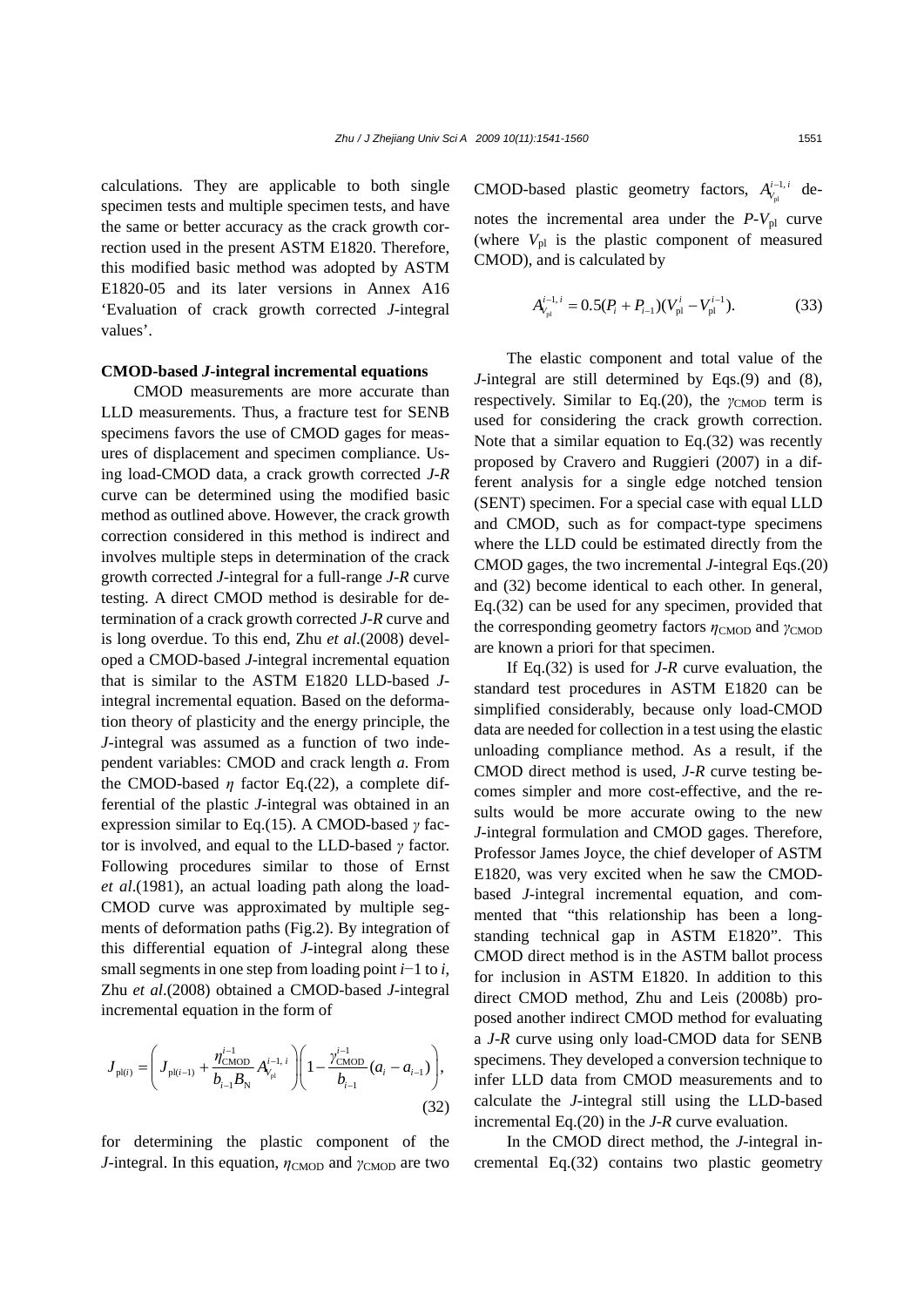factors, i.e., CMOD based *η* and *γ* factors. To use Eq.(32) to calculate the crack growth corrected *J*-integral in a valid *J*-*R* curve evaluation, these two geometry factors must be known for the tested specimens. The determination of these plastic geometry factors for SENB specimens is of great importance and is discussed next.

# **Relationships of** *η* **and** *γ* **factors for SENB specimens**

The above analysis indicates that the plastic *η* and *γ* factors have a critical role in an accurate *J*-*R* curve evaluation. The early methods to determine these geometry factors involved the use of slip-line field (SLF) solutions or limit load solutions, as presented by Clarke and Landes (1979) for CT specimens, Sumpter (1987) for pure bending specimens, and Wu *et al*.(1988; 1990) for various fracture specimens. To consider the effect of the material's work hardening, the elastic-plastic FEA method is the most reliable tool, and is employed widely nowadays to determine the geometry factors (Kirk and Dodds, 1993; Sharobeam and Landes, 1993). For the LLD-based  $\eta$  factor in Eq.(7) that was obtained by Sumpter (1987), the resulting expression of the *γ* factor from Eq.(16) was found to have a large jump at *a*/*W*=0.282. Apparently, the jump is unreasonable, because an appropriate function of the *η* factor should lead to a continuous function of the *γ* factor. Thus, Zhu and Joyce (2007) obtained new expressions for the two geometry factors:

$$
\eta = \begin{cases} 2, \ a/W \ge 0.325; \\ 0.315 + 8.926(a/W) - 11.433(a/W)^2, \ a/W < 0.325, \\ 0.315 + 8.926(a/W) - 11.433(a/W)^2, \ a/W < 0.325, \\ -12.769 + 79.976(a/W) - 115.722(a/W)^2, \\ 0.25 < a/W < 0.325; \\ 0, \ a/W \le 0.25. \end{cases} \tag{35}
$$

Note that these expressions were obtained for SENB specimens in pure bending, and they may be inaccurate for SENB specimens in three-point bending. From the available FEA results of the LLD-based *η* factor for three-point bend specimens, Zhu *et al*.(2008) obtained two curve-fitted functions for LLD-based *η* and *γ* factors as

$$
\eta=1.620+0.850(a/W)-0.651(a/W)^{2}, 0.25\le a/W\le 0.70,
$$
\n
$$
\gamma=0.131+2.131(a/W)-1.465(a/W)^{2}, 0.25\le a/W\le 0.70.
$$
\n(36)

The two expressions above can reduce to those in ASTM E1820-08a for standard SENB specimens with deep cracks:

$$
\eta
$$
=1.9 and  $\gamma$ =0.9, 0.45 $\leq a/W \leq 0.70$ . (38)

(37)

Extensive FEA indicated that the LLD-based *η* factor is sensitive to the material's strain hardening behavior for three-point bend specimens with very shallow cracks of *a/W*<0.3 (Kirk and Dodds, 1993). Therefore, Eqs.(36) and (37) are not valid for very shallow cracks and further investigations are needed.

In contrast, for the same specimen geometry, the FEA results of the CMOD-based  $\eta_{\rm CMOD}$  are less sensitive to the strain hardening exponent, as demonstrated initially by Kirk and Dodds (1993) and then by Nevalainen and Dodds (1990), Kim *et al*.(2004) and Donato and Ruggieri (2006). However, the comparison of all these available FEA results for  $\eta_{\text{CMOD}}$ showed that the FEA results of Kirk and Dodds deviated significantly from the trend formed from other numerical results for deep cracks of *a*/*W*>0.5. As such, Eq.(23) is acceptable only up to *a*/*W*=0.5. To correct the errors, Kim and Schwalbe (2001) proposed an alternative solution by fitting the FEA results of Kirk and Dodds for shallow cracks and the SLF solutions of Wu *et al*.(1988) for deep cracks. Recently by fitting all valid FEA results, Zhu *et al*.(2008) obtained an improved, more accurate expression of  $\eta_{\text{CMOD}}$  in a quadratic function:

$$
\eta_{\text{CMOD}} = 3.667 - 2.119(a/W) + 0.437(a/W)^2,
$$
  
0.05 \le a/W \le 0.70. (39)

This new expression can be used for SENB specimens in three-point bending to cover a full range of crack lengths of interest. Because of its high accuracy, this new expression of  $\eta_{\text{CMOD}}$  in Eq.(39) has been adopted in the present version of ASTM E1820-08a. In addition, as proved theoretically by Zhu *et al*.(2008), the resulting CMOD-based *γ* factor is equal to its LLD-based partner. As a result,  $γ_{\text{CMOD}}=γ_{\text{LLD}}=0.9$  for standard SENB specimens with 0.45≤*a*/*W*≤0.70.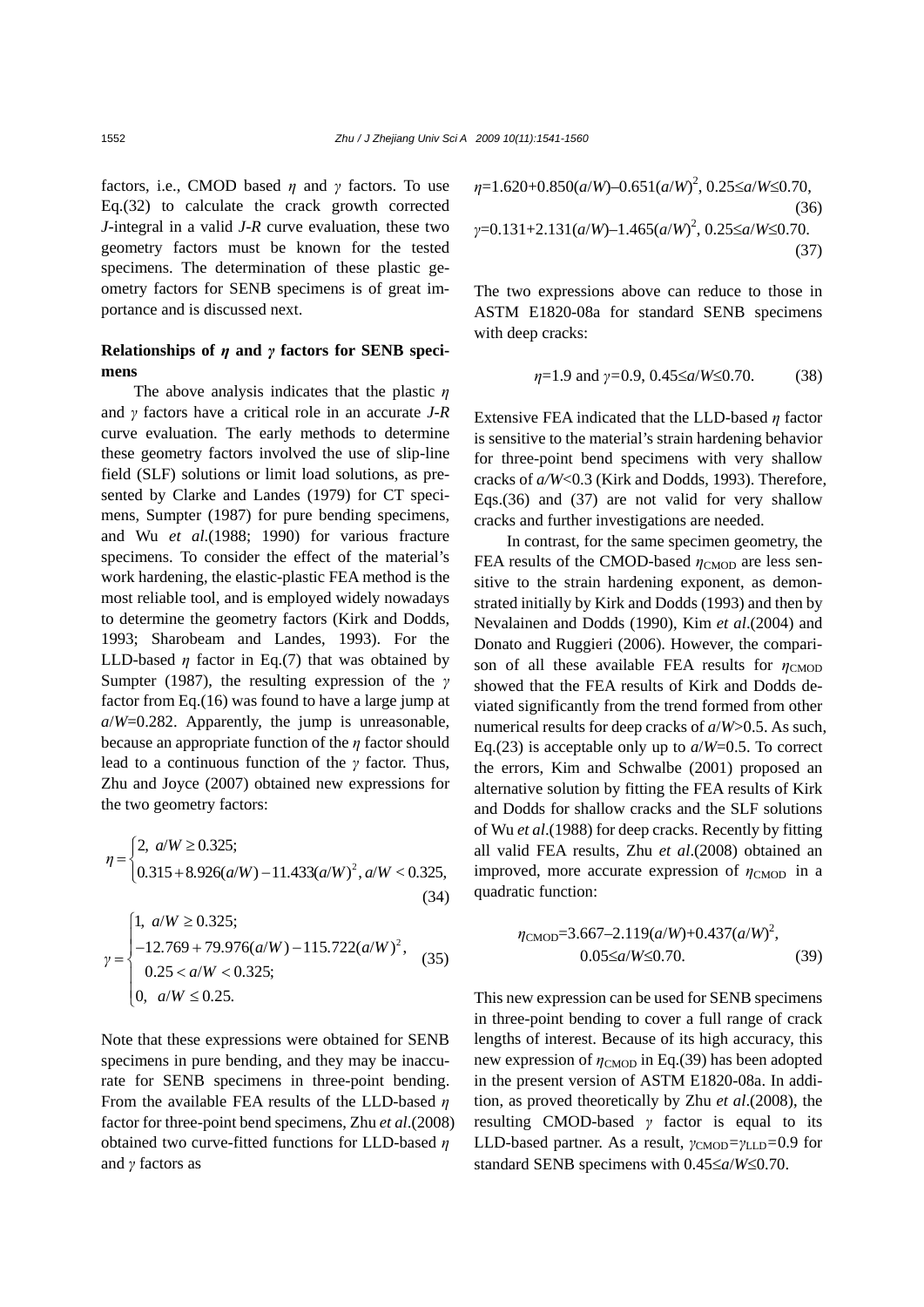With these plastic geometry factors, a *J*-*R* curve for an SENB specimen can be evaluated by the LLD direct method using the incremental Eq.(20), or by the CMOD direct method using the incremental Eq.(32). Leis *et al*.(2009) employed the CMOD-based *J*-integral incremental Eqs.(32), (39) and (37) and determined *J*-*R* curves for SENB specimens with cracks from shallow to deep in X80 pipeline steel. Likewise, Zhu and Joyce (2009b) evaluated the CMOD direct method in *J*-*R* curve determination for SENB specimens with a wide range of crack sizes in HY80 steel. The results of *J*-*R* curves from the normalization method were compared with those from the CMOD-based basic method, the CMOD-based A16 method, and the LLD-based incremental equation. Fig.5 shows a comparison of *J*-*R* curves determined by the four different methods for an HY80 SENB specimen with  $a_0/W=0.606$ . As anticipated, the basic method overestimates the *J*-*R* curve because the crack growth correction is not considered. The other three methods determine essentially equivalent *J*-*R* curves for the same specimen. Among these methods, the CMOD direct method is the most theoretically sound, accurate and cost-effective. More practical applications of the CMOD direct method can be expected in *J*-*R* curve testing and evaluation.



**Fig.5 Comparisons of** *J-R* **curves determined by the CMOD- and LLD-based equations for an HY80 SENB** specimen with  $a_0/W=0.606$ 

# **Constraint-dependent** *J*-*R* **curve testing and corrections**

Extensive fracture experiments (Hancock *et al*., 1993; Joyce *et al*., 1993; Joyce and Link, 1995; 1997; Lam *et al*., 2003; Neimitz *et al*., 2004; Shen *et al*., 2004) showed that the *J*-integral resistance curves for ductile materials are affected considerably by

crack sizes or crack-tip constraint levels under plane strain conditions. Note that the *R* curves are independent of crack sizes for thin sheet materials under plane stress conditions (Schwalbe and Setz, 1981; Reynolds, 1996). If specimens tested have different crack-tip constraints, the measured experimental *J*-*R* curves are constraint-dependent, with higher curves for low constraint specimens and lower curves for high constraint specimens. SENB specimens with different crack sizes in three-point bending can cover a wide range of crack-tip constraint levels (Joyce and Link, 1997), with higher constraint levels for deep cracks and lower constraint levels for shallow cracks. Therefore, such specimens have been used frequently for determining constraint dependent *J*-*R* curves for ductile materials, where the guidelines in ASTM E1820 were followed for both standard specimens with deep cracks and nonstandard specimens with shallow cracks. Fig.6 shows crack size or constraint-dependent *J*-*R* curves for SENB specimens with a wide spectrum of crack sizes in HY80 steel that were determined by Zhu and Joyce (2007) using the normalization method. In this figure, the *J*-*R* curves for HY80 steel increase as the initial crack size becomes shallower, and the deep cracks of *a*/*W*≈0.5 give the lowest result. Therefore, ASTM E1820 recommends deeply cracked bending specimens as standard specimens to be used to determine geometry independent, conservative *J*- integral resistance curves for ductile materials.



**Fig.6 Experimental** *J-R* **curves for HY80 SENB specimens with cracks from shallow to deep**

To quantify the crack-tip constraint levels, different fracture constraint theories have been proposed, and many numerical analyses have been performed under both 2D and 3D conditions. Among the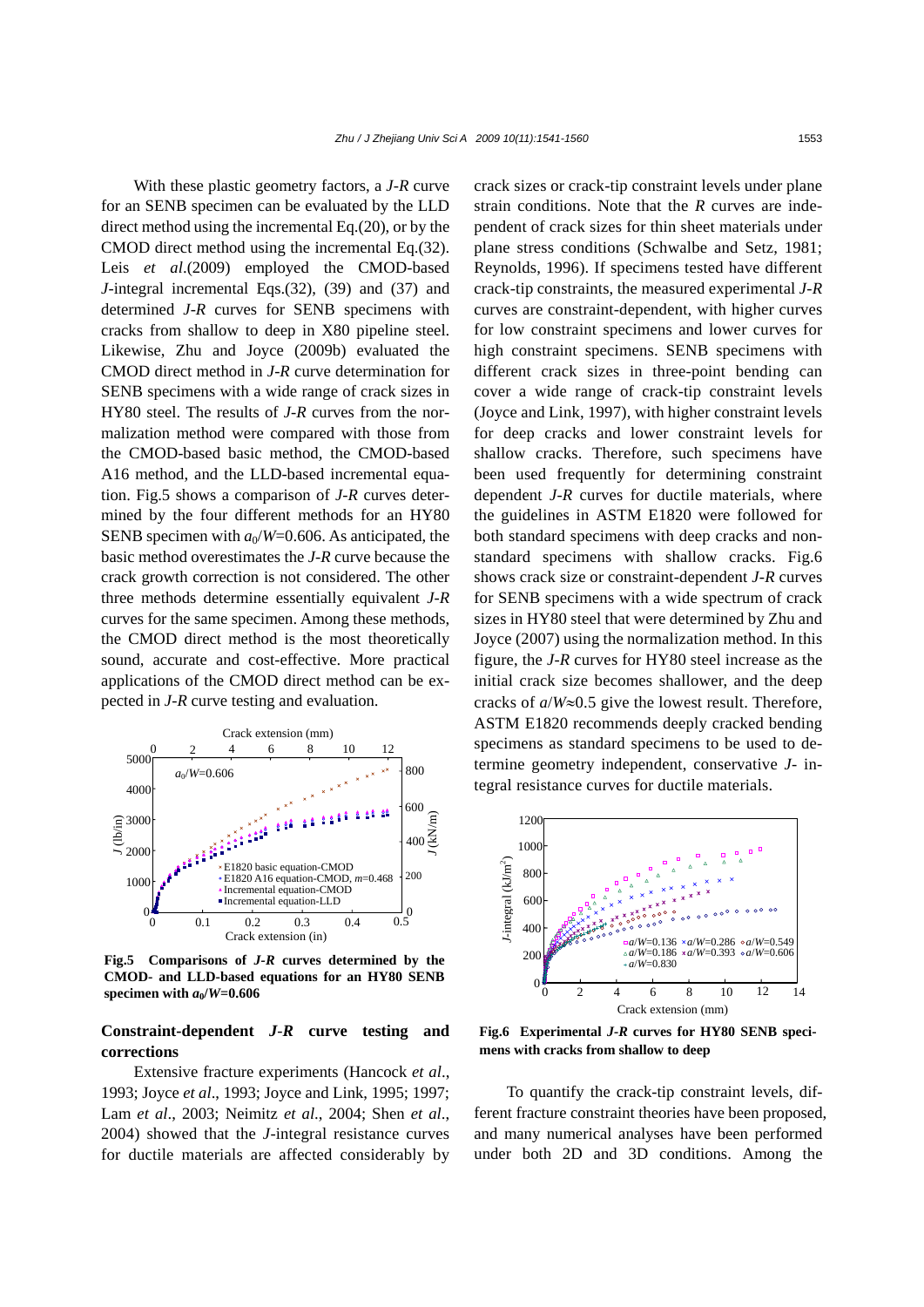two-parameter elastic-plastic fracture theories, the most notable are the *J*-*Q* theory (O'Dowd and Shih, 1991; 1994) and the *J*-*A*2 three-term solution (Yang *et al.*, 1993; Chao and Zhu, 1998) where  $O$  and  $A_2$  are constraint parameters. These two theories were developed for power-law hardening materials, and Zhu and Chao (2001) proposed an alternative solution to quantify crack-tip constraint for elastic-perfectly plastic materials. Under large scale yielding conditions,  $A_2$  is independent of loading, but  $Q$  depends on loading. After modifying the *J*-*Q* theory, Zhu *et al*. (2001) proposed a load-independent constraint parameter. For bending specimens like SENB and CT, the global bending moment can significantly impinge on the crack-tip field under large scale yielding. In this situation, as a consequence, both the *J*-*Q* theory and  $J-A_2$  solution lose the validity to describe the crack-tip field for the bending specimens. To eliminate the global bending influence, a bending modified *J*-*Q* theory was recently proposed by Zhu and Leis (2006b), and a bending modified  $J-A_2$  solution was proposed by Chao *et al*.(2004). These two modified theories introduced an additional stress term to reflect the global bending influence on the crack-tip field. The results showed that both bending modified asymptotic solutions can well describe the crack-tip field for all deformation levels, and the modified constraint parameters  $Q$  and  $A_2$  are distance- and loadindependent under the conditions of large scale yielding.

By using the load-independent constraint parameter  $Q$  or  $A_2$ , the present author and his coworkers (Chao and Zhu, 2000; Zhu and Jang, 2000; Lam *et al*., 2003; Zhu and Leis, 2006a and 2006c) have developed a unique methodology for correction of constraint-dependent *J*-*R* curves for a given material. By assuming an analytic power-law function, a family of constraint-dependent *J*-*R* curves can be constructed for ductile crack growth, in conjunction with use of experimental data from at least three typical *J*-*R* curves and numerical results of the constraint parameter values determined by FEA at the loading level of crack initiation toughness. In this way, each experimental *J*-*R* curve is correlated by a fixed value of the constraint parameter used. In general, a constraint-corrected *J*-*R* curve is formulated as a function of the crack extension and the constraint parameter, and can be expressed in a power-law

function as

$$
J(\Delta a, Q) = C_1(Q) \left(\frac{\Delta a}{1 \text{ mm}}\right)^{C_2(Q)}, \tag{40}
$$

if the constraint parameter  $O$  is used. A similar expression to Eq.(40) can be assumed if the constraint parameter  $A_2$  is used instead of  $Q$ .

In terms of the constraint parameter *Q*, Zhu and Jang (2000) and Zhu and Leis (2006c) obtained constraint-modified *J*-*R* curves for different ductile metals. For example, Fig.7a shows constraint-dependent *J*-*R* curves for X80 pipeline steel using SENB specimens with different crack sizes, as determined by Zhu and Leis (2006c), where the constraintcorrected *J*-*R* curve is formulated as

$$
J(\Delta a, Q) = (-1225Q + 645) \left(\frac{\Delta a}{1 \text{ mm}}\right)^{(-0.066Q + 0.637)} (\text{kJ/m}^2),
$$
\n(41)

In reference to the constraint parameter  $A_2$ , Chao and Zhu (2000), Lam *et al*.(2003) and Zhu and Leis (2006a) obtained constraint-corrected *J*-*R* curves for various ductile materials. Fig.7b shows again the constraint-dependent *J*-*R* curves for the X80 pipeline steel, as determined by Zhu and Leis (2006a), where the constraint-corrected *J*-*R* curve is functioned as

$$
J(\Delta a, A_2) = -4417.1A_2 \left(\frac{\Delta a}{1 \text{ mm}}\right)^{0.668} (\text{kJ/m}^2).
$$
 (42)

Fig.7 indicates that *J*-*R* curves predicted by the constraint-corrected *J*-*R* curve function in Eq.(41) or Eq.(42) can match very well the experimental results for X80 pipeline steel that were obtained by Shen *et al*.(2004) using the unloading compliance method and SENB specimens. A similar application and validation of the constraint correction approach in terms of constraint parameters  $A_2$  and  $Q$  was recently presented by Zhou *et al*.(2009) for HY100 steel. Moreover, Chao and Zhu (1998) and Zhu and Chao (2005) showed that the two-parameter *J*-*A2* dominant zone at the crack tip is significantly larger than the *J*  controlled zone, and the specimen size requirements relax considerably for a valid two-parameter fracture toughness testing. Therefore, it can be concluded that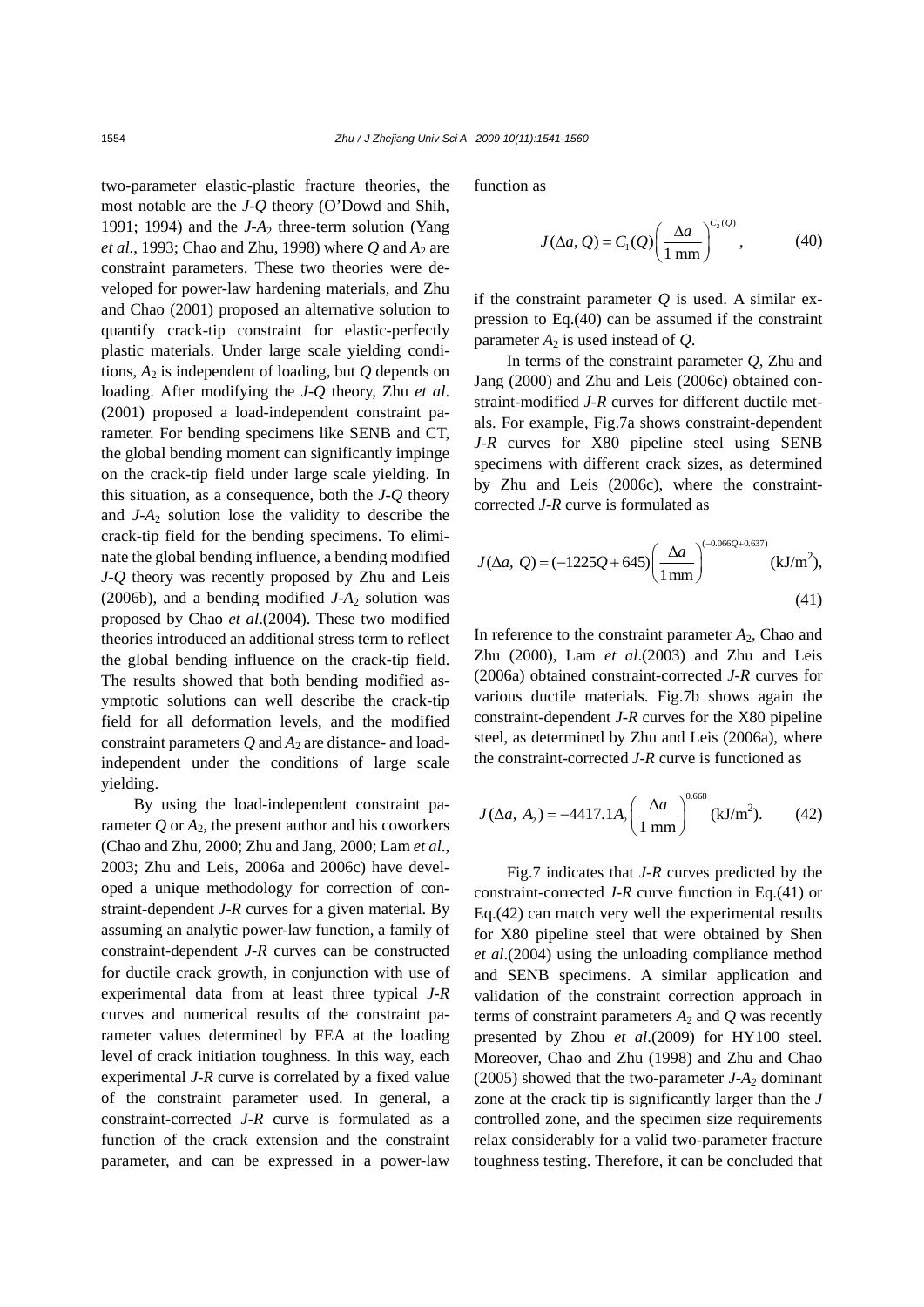

**Fig.7 Comparison of experimental and predicted** *J***-***R* **curves for X80 SENB specimens with** *a***/***W***=0.24, 0.42 and 0.64 using (a) constraint parameter** *Q* **and (b) constraint parameter** *A***<sup>2</sup>**

the constraint correction procedures for correlating constraint-dependent *J*-*R* curves are reliable, and the constraint parameters  $Q$  and  $A_2$  are appropriate for use equivalently to determine a family of constraintcorrected *J*-*R* curves for ductile crack growth. More importantly, a constraint-corrected *J*-*R* curve can be used for transferring the laboratory measured fracture resistance curves from small specimens to actual cracked components, provided that the value of the constraint parameter is determined for those components. As a result, this constraint correction technique can effectively correlate size-dependent *J*-*R* curves, reduce unnecessary experimental tests and costs, and serve as a vital tool for solving the transferability issue of fracture toughness in the critical assessment of various ductile materials used in engineering.

# *J*-INTEGRAL RESISTANCE CURVE TEST METHODS IN ASTM E1820-08a

The plane strain fracture toughness test standard ASTM E1820 allows two methods for *J*-integral tests: the basic procedure and the resistance curve procedure. In the basic procedure, the *J*-integral is calculated using the η factor equations as used for stationary cracks. In the resistance curve procedure, the *J*-integral is calculated using the crack growth corrected incremental equations. In the present version of ASTM E1820-08a, several approaches are recommended for calculating the *J*-integral in a fracture toughness test, including the LLD and CMOD-based basic methods, the LLD direct method with use of incremental *J*-integral equations, the A15 normalization method and the A16 modified basic method. An overview of these methods is given in the following paragraphs.

#### **Basic test method**

When a full, crack growth corrected *J* resistance curve is not required, a basic test method is allowed for determining the *J*-integral using loaddisplacement data and the original crack length *a0*. For a single specimen test, instantaneous crack sizes are obtained by the unloading compliance method. If multiple specimens are used, the basic procedure involves physical measurements of crack advance. A partial *J*-*R* curve plot is then formed and a single point value of fracture toughness at crack initiation can be evaluated.

The displacement data of LLD or CMOD are allowed to be used in this basic test method. If load-LLD data are used, Eqs.(8), (9) and (11) are used to determine the *J*-integral, and the related η factor takes the value in Eq.(6) for CT specimens and in Eq.(38) for SENB specimens. If load-CMOD data are used for SENB specimens, Eq.(22) is used to determine the *J*-integral, and the related η factor takes the value in Eq.(39). All *J*-integral values obtained by the basic test method shall be corrected for crack growth using the procedure of ASTM E1820 Annex A16. Nevertheless, for a small crack extension, say less than 2 mm, the crack growth correction has a limited effect on a *J*-*R* curve obtained by the basic test method. Note that the basic method is recommended for determining the initiation toughness, not for a full range of resistance curve.

#### **Resistance curve test method**

Only the single specimen test is allowed to be used for developing a full range *J*-*R* curve in the resistance curve test method. The elastic unloading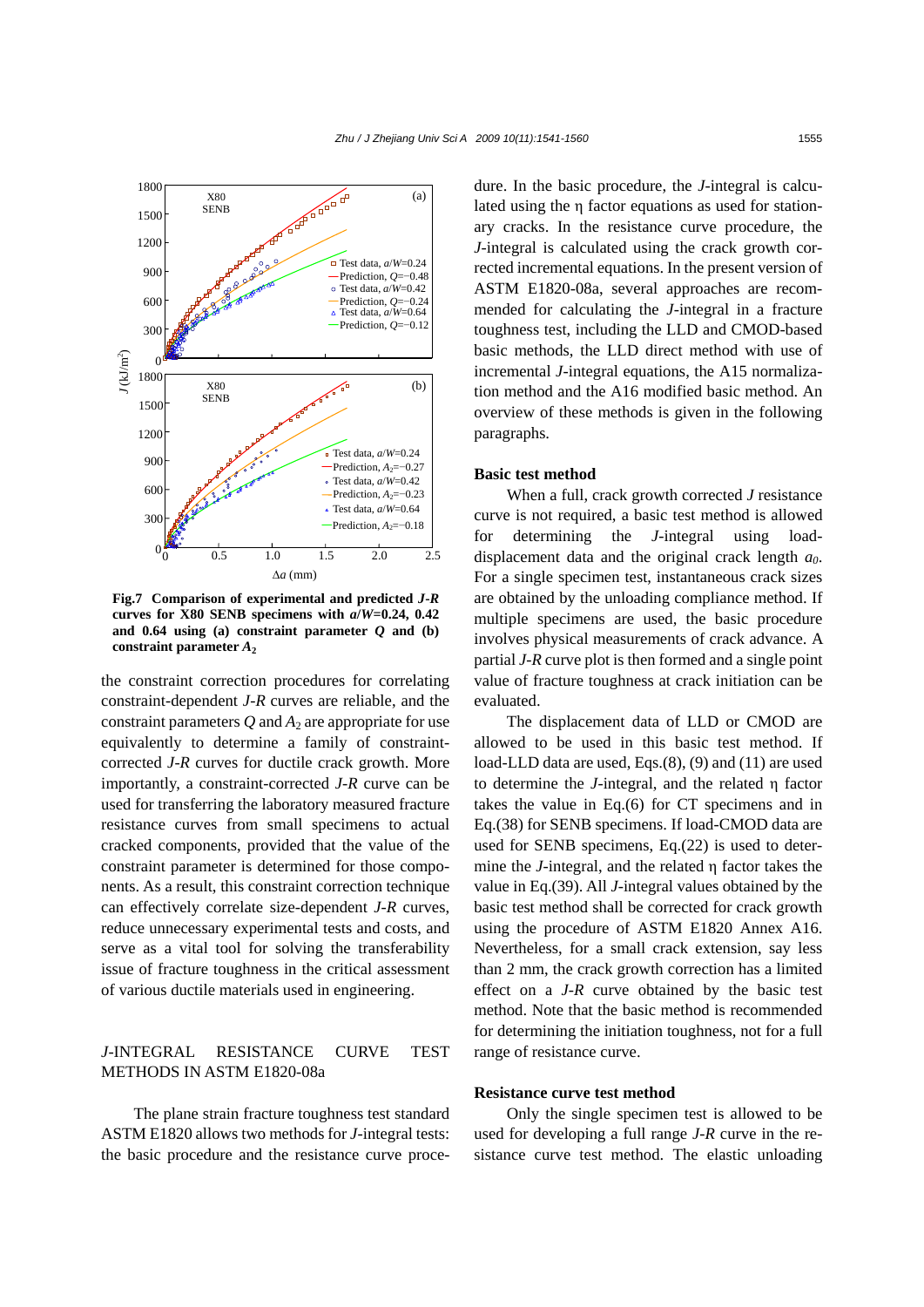compliance method is recommended for online monitoring of crack growth. Alternative methods of measuring crack extension, such as the electric potential drop method, are allowed if the qualification criteria are met. The resistance curve test method requires simultaneous measurements of load, LLD, and CMOD data for a single test on SENB specimens. Note that for CT specimens, CMOD gages could be mounted in the load-line direction and thus LLD and CMOD become identical. The load-CMOD data are used to determine compliance-based crack length *a*, while the load-LLD data in conjunction with the crack length are used to calculate the *J*-integral. The elastic component of *J* is calculated from Eq.(9) using the current crack length, the plastic component of *J* is calculated incrementally using Eq.(20) with the *η* and *γ* factors taken from Eq.(38), and the total *J* is obtained by adding its elastic and plastic values in Eq.(8). With the calculated *J* and measured crack extension, a *J*-*R* curve is constructed for a single specimen test, and fracture initiation toughness can be then determined by following the procedures in Annex A9.

#### **Normalization method in Annex A15**

The normalization method is recommended for use in some cases for obtaining a *J*-*R* curve directly from a load versus load-line displacement record taken with initial and final crack size measurements from the specimen fracture surface. The normalization technique is most valuable for cases where high loading rates are used, or where high temperatures or aggressive environments are being used. In these and other situations, the unloading compliance method is impractical. Eqs.(27) and (28) are used to normalize the test data of load and displacement, and Eq.(29) is used to fit an analytic normalization function and then to iteratively solve instantaneous crack lengths. With the estimated crack lengths and measured loaddisplacement data, the *J*-integral is incrementally determined using Eq.(20) and then a *J*-*R* curve is obtained for a single specimen test. Note that the normalization method is not applicable to low toughness materials tested in large specimen sizes where a large amount of crack extension can occur without measurable plastic load-line displacement.

## **Modified basic method in Annex A16**

The modified basic method provides an indirect procedure for evaluation of crack growth corrected *J*-*R* curves. It is applicable to both single and multiple specimen tests with use of LLD or CMOD data. The four steps presented in the section on the modified basic method must be followed, with Eqs.(30) and (31) being used to determine a crack growth corrected *J*-integral in an experimental evaluation of *J*-*R* curves. Note that this method determines only approximate results which are adequate for multiple specimen tests. If an accurate, full range *J*-*R* curve is needed, the resistance curve method and single specimen test technique should be employed.

## **CONCLUSION**

This paper presents a detailed technical review of *J*-integral resistance curve testing and experimental evaluation methods with an emphasis on recent developments. The review describes the history and current state of the art of *J*-*R* curve testing, and discussed the development and progress of the plane strain fracture toughness test standard ASTM E1820. These cover a wide spectrum of the technology of *J*-*R* curve testing from the early efforts to recent developments, including the *J*-integral concept and different methodologies for *J*-integral estimates and for *J*-*R* curve testing. Typical comparisons of *J*-*R* curves for several ductile steels determined by different test methods were given and showed that the traditional method of LLD-based *J*-integral incremental equations can continue to be used, and the recently proposed CMOD direct method with use of incremental equations is recommended for use in a valid *J*-*R* curve testing when SENB specimens are employed for test because this method is more cost-effective and more accurate. For dynamic loading and other aggressive conditions, the normalization method would be a practical technology for fracture resistance curve testing. The constraint correction approach is suggested being used when the transferability of fracture toughness is needed in practical application.

This review indicates that the *J*-integral concept and its experimental evaluation analysis for ductile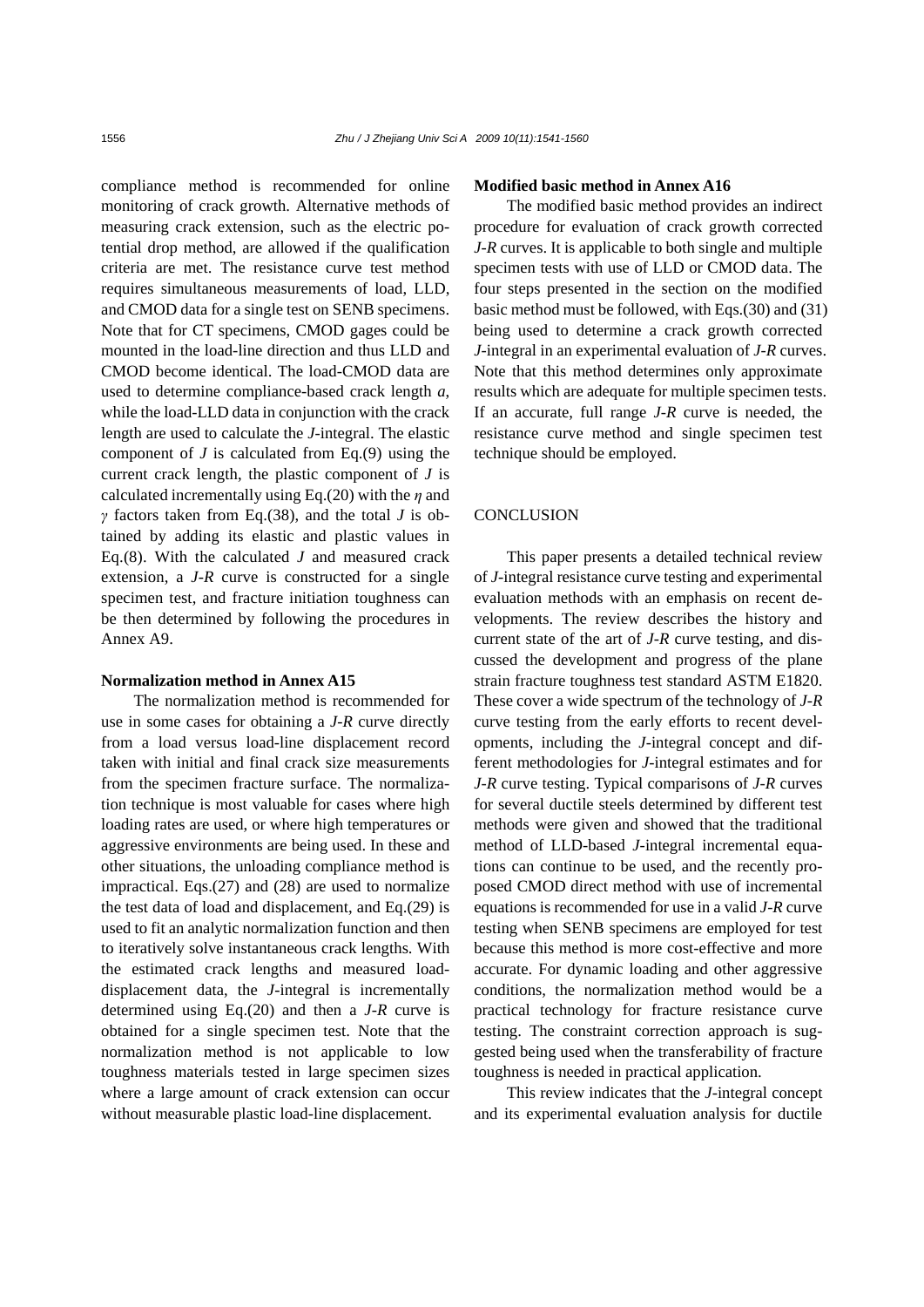materials have experienced a long journey of more than 40 years in the development of technology, and significant progress has been achieved. This is demonstrated by the progress of the ASTM fracture toughness test standard that grew step by step from E813, E1152, E1737, E1820, to the present version of E1820-08a. Now the *J*-integral resistance curve test procedures have become more simplified, the test conditions are wider, the *J*-integral experimental estimates are more accurate, the test costs have been reduced, and the test results are more reliable. This progress was achieved owing to the work of many researchers and scientists around the world who have made many contributions to this field. Although a huge number of publications are available, only the most relevant publications were referenced in this work, in conjunction with the most important equations and relationships presented. Remaining challenges and the author's perspectives for further improving *J*-*R* curve testing and evaluation were also provided in the paper.

Note that this paper focuses only on the review of fracture parameter *J*-integral and its experimental testing and evaluation methods. The other fracture mechanics parameters, such as crack-tip opening displacement (CTOD), crack-tip opening angle (CTOA) or stress intensity factor *K*-based *R* curve, may be appropriate for use in some practical applications. Related research and reviews can be found in recent publications by Newman *et al*.(2003) and Zerbst *et al*.(2009). A general review of fracture mechanics theory and its development was presented by Cotterell (2002). Applications of fracture toughness and fracture mechanics methods to comprehensive structural integrity assessment and management in various engineering fields were recently described in detail in a series of books with ten volumes edited by Milne *et al*.(2003).

#### **References**

- Anderson, T.L., 1995. Fracture Mechanics: Fundamentals and Applications (2nd Ed.). CRC Press, USA.
- ASTM E1820-08a, 2008. Standard Test Method for Measurement of Fracture Toughness. American Society for Testing and Materials (ASTM) International, West Conshohocken, PA, USA.
- Bakker, A., 1985. A DC Potential Drop Procedure for Crack Initiation and *R*-Curve Measurements during Ductile Fracture Tests. Elastic-Plastic Fracture Test Methods: The User's Experience, ASTM STP 586, p.394-410.
- Begley, J.A., Landes, J.D., 1972. The *J*-Integral as a Fracture Criterion. Fracture Mechanics, ASTM STP 515, p.1-23.
- Chao, Y.J., Zhu, X.K., 1998. *J-A*<sub>2</sub> characterization of crack-tip fields: extent of  $J-A_2$  dominance and size requirements. *International Journal of Fracture*, **89**(3):285-307. [doi:10. 1023/A:1007487911376]
- Chao, Y.J., Zhu, X.K., 2000. Constraint-modified *J*-*R* curves and its applications to ductile crack growth. *International Journal of Fracture*, **106**(2):135-160. [doi:10.1023/A: 1007638400006]
- Chao, Y.J., Zhu, X.K., Kim, Y., Lam, P.S., Pechersky, M.J., Morgan, M.J., 2004. Characterization of crack-tip field and constraint for bending specimens under large-scale yielding. *International Journal of Fracture*, **127**(3): 283-302. [doi:10.1023/B:FRAC.0000036849.12397.6c]
- Clarke, G.A., Landes, J.D., 1979. Evaluation of the *J*-integral for the compact specimen. *Journal of Testing and Evaluation*, **7**(5):264-269. [doi:10.1520/JTE10222J]
- Clarke, G.A., Andrews, W.R., Paris, P.C., Schmidt, D.W., 1976. Single Specimen Tests for  $J_{\text{IC}}$  Determination. Mechanics of Crack Growth, ASTM STP 590, p.27-42. [doi:10.1520/ STP33937S]
- Cotterell, B., 2002. The past, present and future of fracture mechanics. *Engineering Fracture Mechanics*, **69**(5): 533-553. [doi:10.1016/S0013-7944(01)00101-1]
- Cravero, S., Ruggieri, C., 2007. Further developments in *J* evaluation procedure for growing cracks based on LLD and CMOD data. *International Journal of Fracture*, **148**(4): 387-400. [doi:10.1007/s10704-008-9211-9]
- Donato, G.H.B., Ruggieri, C., 2006. Estimation Procedure for *J* and CTOD Fracture Parameters Using Three-Point Bend Specimens. Proceedings of the 6th International Pipeline Conference, Calgary, Canada.
- Džugan, J., Viehrig, H.W., 2004. Application of the normalization method for the determination of *J*-*R* curves. *Materials Science and Engineering A*, **387-389**:307-311. [doi:10.1016/j.msea.2004.01.067]
- Ernst, H.A., Paris, P.C., Landes, J.D., 1981. Estimations on *J*-Integral and Tearing Modulus *T* from a Single Specimen Test Record. The 13th Conference on Fracture Mechanics, ASTM STP 743, p.476-502.
- Etemad, M.R., Turner, C.E., 1985. An experimental investigation of slow stable crack growth using HY130 steel. *Journal of Strain Analysis for Engineering Design*, **20**(4):201-208. [doi:10.1243/03093247V204201]
- Etemad, M.R., John, S.J., Turner, C.E., 1988. Elastic-Plastic *R*-Curves for Large Amounts of Crack Growth. The 18th Symposium on Fracture Mechanics, ASTM STP 945, p.986-1004.
- Garwood, S.J., Robinson, J.N., Turner, C.E., 1975. The measurement of crack growth resistance curves (*R*-curves) using the *J* integral. *International Journal of Fracture*, **11**(3):528-530.
- Hancock, J.W., Reuter, W.G., Parks, D.M., 1993. Constraint and Toughness Parameterized by *T*. Constraint Effects in Fracture, ASTM STP 1171, p.21-40. [doi:10.1520/ STP18021S]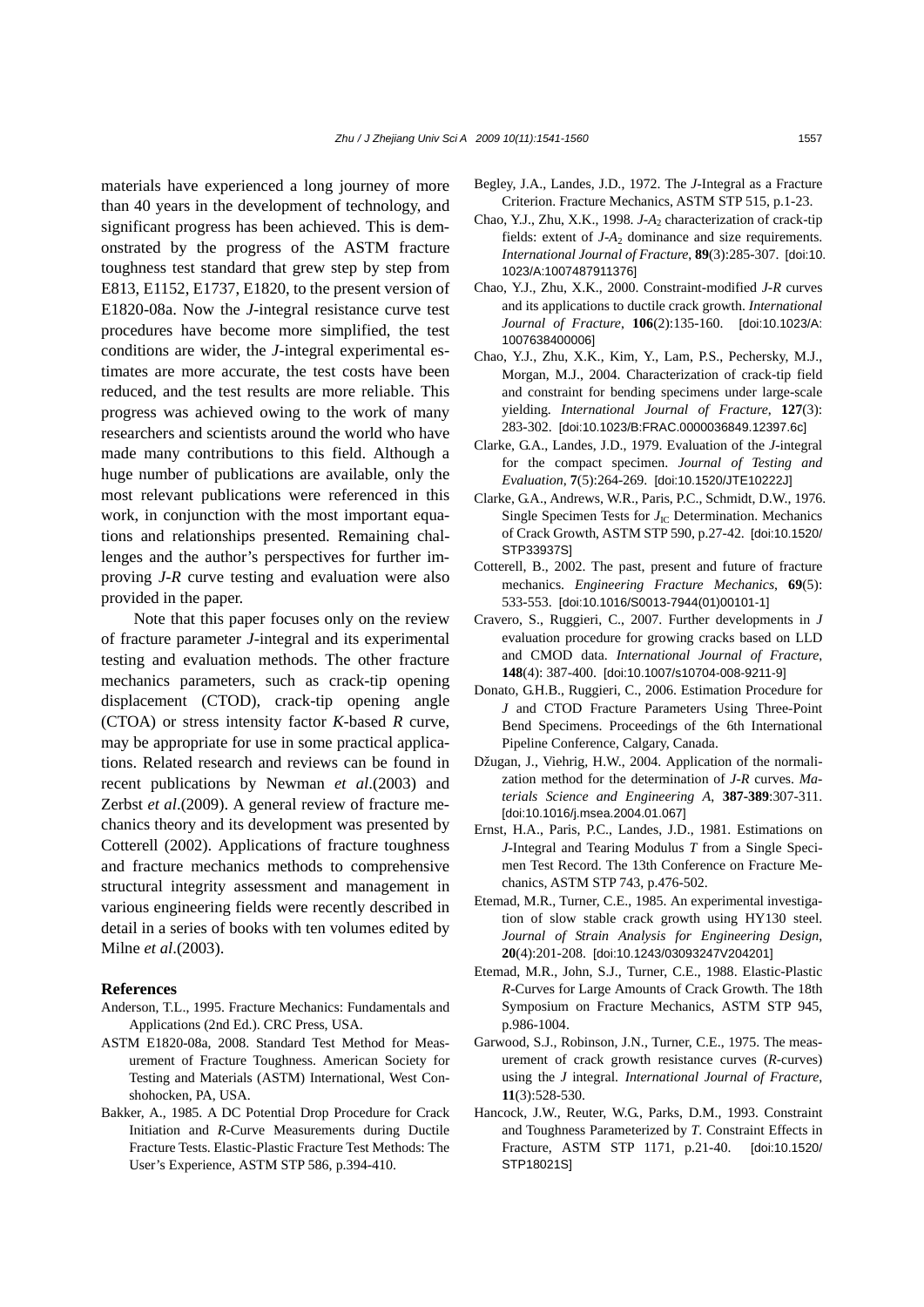- Herrera, R., Landes, J.D., 1988. Direct *J*-*R* curve analysis of fracture toughness test. *Journal of Testing and Evaluation*, **16**(5):427-449. [doi:10.1520/JTE11618J]
- Herrera, R., Landes, J.D., 1990. Direct *J*-*R* Curve Analysis: A Guide to the Methodology. The 21st Symposium on Fracture Mechanics, ASTM STP 1074, p.24-43.
- Hu, J.M., Albrecht, P., Joyce, J.A., 1992. Load Ratio Method for Estimating Crack Extension. The 22nd Symposium on Fracture Mechanics, ASTM STP 1131(I), p.880-903.
- Hutchinson, J.W., 1968. Singular behavior at the end of a tensile crack in a hardening material. *Journal of the Mechanics and Physics of Solids*, **16**(1):13-31. [doi:10.1016/ 0022-5096(68)90014-8]
- Hutchinson, J.W., Paris, P.C., 1979. Stability Analysis of *J*-Controlled Crack Growth. Elastic-Plastic Fracture, ASTM STP 668, p.37-64.
- Johnson, H.H., 1965. Calibrating the electric potential method for studying slow crack growth. *Materials Research and Standards*, **5**(9):442-445.
- Joyce, J.A., 1992. *J*-Resistance Curve Testing of Short Crack Bend Specimens Using Unloading Compliance. The 22nd Symposium on Fracture Mechanics, ASTM STP 1131(I), p.904-924.
- Joyce, J.A., 1996. Manual on Elastic-Plastic Fracture: Laboratory Test Procedures. ASTM Manual Series, MNL27, West Conshohocken, PA, USA.
- Joyce, J.A., 2001. Analysis of a high rate round robin based on proposed annexes to ASTM E 1820. *Journal of Testing and Evaluation*, **29**(4):329-351. [doi:10.1520/JTE12262J]
- Joyce, J.A., Gudas, J.P., 1979. Computer Interactive *J*<sub>IC</sub> Testing of Navy Alloys. Elastic-Plastic Fracture, ASTM STP 668, p.451-468.
- Joyce, J.A., Link, R.E., 1995. Effects of Constraint on Upper Shelf Fracture Toughness. The 26th Symposium on Fatigue and Fracture Mechanics, ASTM STP 1265, p.142-177.
- Joyce, J.A., Link, R.E., 1997. Application of two parameter elastic-plastic fracture mechanics to analysis of structures. *Engineering Fracture Mechanics*, **57**(4):431-446. [doi:10. 1016/S0013-7944(97)00030-1]
- Joyce, J.A., Joyce, P.J., 2004. Toughness characterization of a metal filled polytetrafluoro-ethylene using the *J*-integral. *Engineering Fracture Mechanics*, **71**(16-17):2513-2531. [doi:10.1016/j.engfracmech.2003.12.009]
- Joyce, J.A., Ernst, H., Paris, P.C., 1980. Direct *J*-*R* Curve Analysis: A Guide to the Methodology. The 12th National Symposium on Fracture Mechanics, ASTM STP 700, p.222-236. [doi:10.1520/STP18031S]
- Joyce, J.A., Hackett, E.M., Roe, C., 1993. Effect of Crack Depth and Mode of Loading on the *J*-*R* Curve Behavior of a High-Strength Steel. Constraint Effects in Fracture, ASTM STP 1171, p.239-263.
- Joyce, J.A., Albrecht, P., Tjiang, H.C., Wright, W.J., 2001. Compliance Ratio Method of Estimating Crack Length in Dynamic Fracture Toughness Tests. Fatigue and Fracture Mechanics, ASTM STP 1406, p.139-157.

Kanninen, M.F., Popelar, C.H., 1985. Advanced Fracture

Mechanics. Oxford University Press, New York.

- Kim, Y.J., Schwalbe, K.H., 2001. On experimental *J* estimation equations based on CMOD for SE(B) specimen. *Journal of Testing and Evaluation*, **29**(1):67-71. [doi:10.1520/JTE12393J]
- Kim, Y.J., Kim, J.S., Cho, S.M., Kim, Y.J., 2004. 3-D constraint effects on *J* testing and crack tip constraint in M(T), SE(B), SE(T), C(T) specimens: numerical study. *Engineering Fracture Mechanics*, **71**(9-10):1203-1218. [doi: 10.1016/S0013-7944(03)00211-X]
- Kirk, M.T., Dodds, R.H., 1993. *J* and CTOD estimation equations for shallow cracks in single edge notch bend specimens. *Journal of Testing and Evaluation*, **21**(4): 228-238. [doi:10.1520/JTE11948J]
- Kroon, M., Faleskog, J., Oberg, H., 2008. A probabilistic model for cleavage fracture with a length scale parameter estimation and predictions of growing crack experiments. *Engineering Fracture Mechanics*, **75**(8): 2398-2417. [doi:10.1016/j.engfracmech.2007.08.009]
- Lam, P.S., Chao, Y.J., Zhu, X.K., Kim, Y., Sindelar, R.L., 2003. Determination of constraint-modified *J*-*R* curves for carbon steel storage tanks. *Journal of Pressure Vessel Technology*, **125**(2):136-143. [doi:10.1115/1.1564069]
- Landes, J.D., Begley, J.A., 1972. The Effect of Specimen Geometry on  $J_{IC}$ . Fracture Mechanics, ASTM STP 515, p.24-39.
- Landes, J.D., Walker, H., Clarke, G.A., 1979. Evaluation of Estimation Procedures Used in *J*-Integral Testing. Elastic-Plastic Fracture, ASTM STP 668, p.266-287.
- Landes, J.D., Zhou, Z., Lee, K., Herrera, R., 1991. Normalization method for developing *J*-*R* curves with the LMN function. *Journal of Testing and Evaluation*, **19**(4): 305-311. [doi:10.1520/JTE12574J]
- Leis, B.N., Zhu, X.K., Shen, G., Tyson, W.R., 2009. Effective Experimental Measurement and Constraint Quantification of *J*-*R* Curves for X80 Pipeline Steel. Proceedings of the 12th International Conference on Fracture, Ottawa, Canada.
- Marschall, C.W., Held, P.R., Landow, M.P., Mincer, P.N., 1990. Use of the Direct-Current Electric Potential Method to Monitor Large Amounts of Crack Growth in Highly Ductile Metals. The 21st Symposium on Fracture Mechanics, ASTM STP 1074, p.581-593.
- Merkle, J.G., Corten, H.T., 1974. A *J* integral analysis for the compact specimen, considering axial force as well as bending effects. *Journal of Pressure Vessel Technology*, **96**(4):286-292.
- Milne, I., Ritchie, R.O., Karihaloo, B., 2003. Comprehensive Structural Integrity. Elsevier Science, Amsterdam, Holand.
- Morhain, C., Velasco, J.I., 2002. *J*-*R* curve determination of magnesium hydroxide filled polypropylene using the normalization method. *Journal of Materials Science*, **37**(8):1635-1644. [doi:10.1023/A:1014944729912]
- Morrison, J., Karisallen, K.J., 1995. An experimental comparison of *J* and CTOD estimation formulas. *Engineering Fracture Mechanics*, **51**(1):145-149. [doi:10.1016/0013-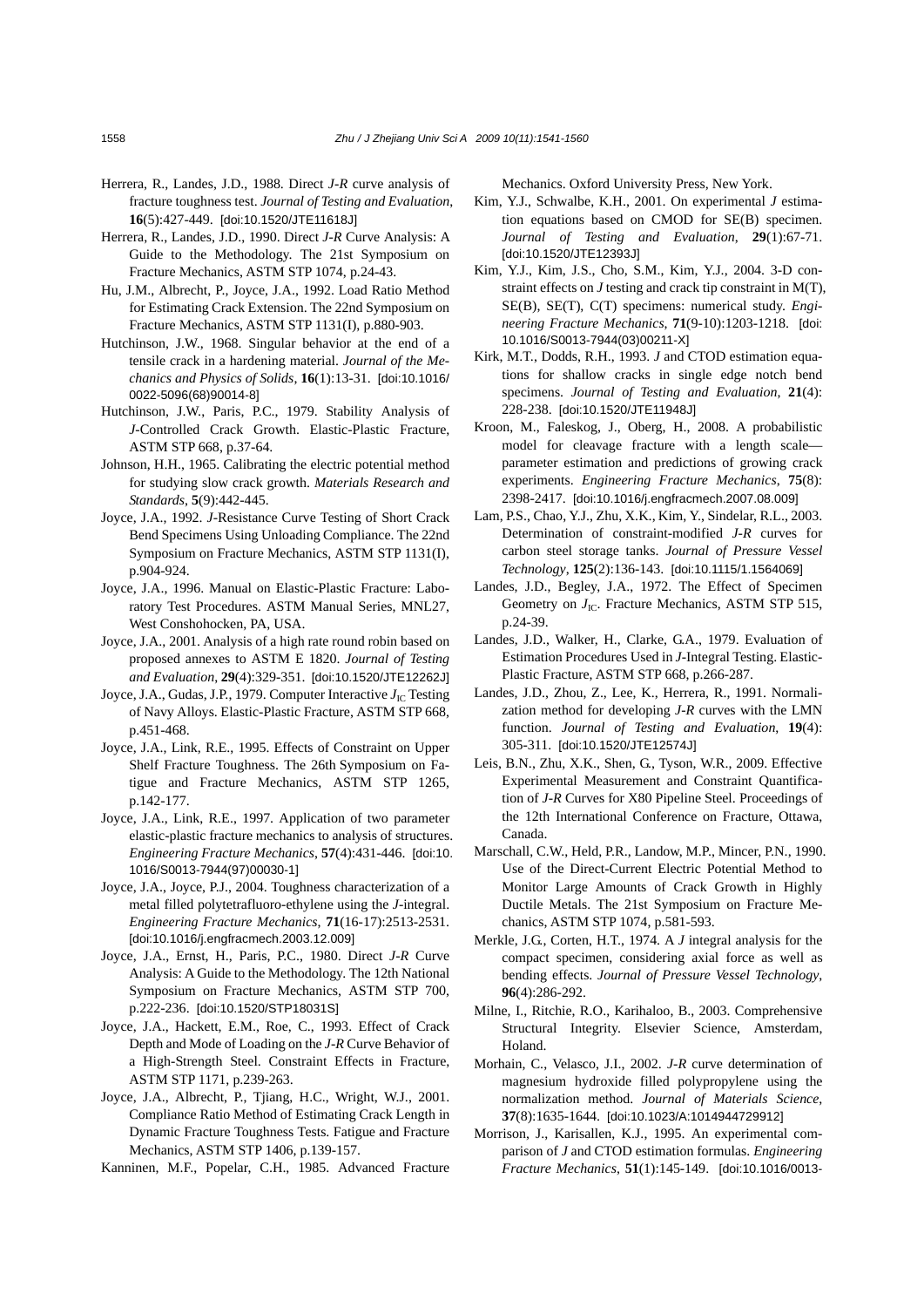7944(94)00239-E]

- Neimitz, A., 2008. The jump-like crack growth model, the estimation of fracture energy and *JR* curve. *Engineering Fracture Mechanics*, **75**(2):236-252. [doi:10.1016/j.engfracmech.2007.03.020]
- Neimitz, A., Dzioba, I., Galkiewicz, J., Molasy, R., 2004. A study of stable crack growth using experimental methods, finite elements and fractography. *Engineering Fracture Mechanics*, **71**(9-10):1325-1355. [doi:10.1016/S0013- 7944(03)00169-3]
- Nevalainen, M., Dodds, R.H., 1990. Numerical investigation of 3-D constraint effects on brittle fracture in SE(B) and C(T) specimens. *International Journal of Fracture*, **74**(2):131-161. [doi:10.1007/BF00036262]
- Newman, J.C., James, M.A., Zerbst, U., 2003. A review of the CTOA/STOD fracture criterion. *International Journal of Fracture*, **70**(3-4):371-385.
- O′Dowd, N.P., Shih, C.F., 1991. Family of crack-tip fields characterized by a triaxiality parameter—I. Structure of fields. *Journal of the Mechanics and Physics of Solids*, **39**(8):989-1015. [doi:10.1016/0022-5096(91)90049-T]
- O′Dowd, N.P., Shih, C.F., 1994. Two-parameter Fracture Mechanics: Theory and Applications. Fracture Mechanics, ASTM STP 1207, p.21-47.
- Oh, Y.J., Hwang, I.S., 2006. Review of dynamic loading *J*-*R* curve method for leak before break of nuclear piping. *Nuclear Engineering and Technology*, **38**(7):639-656.
- Oh, Y.J., Hwang, I.S., Joyce, J.A., 2006. Round robin test on normalization method under static loading condition. *Journal of Testing and Evaluation*, **34**(6):537-561.
- Orange, T.W., 1990. Methods and Models for *R*-Curve Instability Calculations. The 21st Symposium on Fracture Mechanics, ASTM STP 1074, p.545-559.
- Paris, P.C., Ernst, H., Turner, C.E., 1980. A *J*-Integral Approach to the Development of *η* Factors. The 12th Conference on Fracture Mechanics, ASTM STP 700, p.338-251.
- Reynolds, A.P., 1996. Comparison of *R*-curve methodologies for ranking the toughness of aluminum alloys. *Journal of Testing and Evaluation*, **24**(6):406-410. [doi:10.1520/ JTE11464J]
- Rice, J.R., 1968. A path independent integral and the approximate analysis of strain concentration by notches and cracks. *Journal of Applied Mechanics*, **35**(2):379-386.
- Rice, J.R., Rosengren, G.F., 1968. Plane strain deformation near a crack tip in a power law hardening material. *Journal of the Mechanics and Physics of Solids*, **16**(1): 1-12. [doi:10.1016/0022-5096(68)90013-6]
- Rice, J.R., Paris, P.C., Merkle, J.G., 1973. Some Further Results of *J*-Integral Analysis and Estimates. Progress in Flaw Growth and Fracture Toughness Testing, ASTM STP 536, p.231-245.
- Schwalbe, K.H., Hellmann, D., 1981. Application of the electrical potential method to crack length measurements using Johnson's formula. *Journal of Testing and Evaluation*, **9**(3):218-221. [doi:10.1520/JTE11560J]

Schwalbe, K.H., Setz, W., 1981. *R* curve and fracture tough-

ness of thin sheet materials. *Journal of Testing and Evaluation*, **9**(4):182-194. [doi:10.1520/JTE11226J]

- Scibetta, M., Lucon, E., Schuurmans, J., van Walle, E., 2006. Numerical simulations to support the normalization data reduction technique. *Engineering Fracture Mechanics*, **73**(4):524-534. [doi:10.1016/j.engfracmech.2005.08.009]
- Sharobeam, M.H., Landes, J.D., 1991. The load separation criterion and methodology in ductile fracture mechanics. *International Journal of Fracture*, **47**(2):81-104. [doi:10. 1007/BF00032571]
- Sharobeam, M.H., Landes, J.D., 1993. The load separation and *η*pl development in precracked specimen test records. *International Journal of Fracture*, **59**(3):213-226. [doi:10. 1007/BF02555184]
- Shen, G., Tyson, W.R., Glover, A., Horsley, D., 2004. Constraint Effects on Linepipe Toughness. Proceedings of the 4th International Conference on Pipeline Technology, Ostend, Belgium, **2**:703-720.
- Sumpter, J.D.G., 1987. *J<sub>C</sub>* determination for shallow notch welded bend specimens. *Fatigue and Fracture of Engineering Materials and Structures*, **10**(6):479-493. [doi:10.1111/j.1460-2695.1987.tb00498.x]
- Sumpter, J.D.G., Turner, C.E., 1976. Method for Laboratory Determination of  $J_C$  (Contour Integral for Fracture Analysis). Cracks and Fracture, ASTM STP 601, p.3-18. [doi:10.1520/STP28634S]
- Tada, H., Paris, P.C., Irwin, G.R., 1973. The Stress Analysis of Cracks Handbook. Del Research Corporation, Hellertown, PA, USA.
- Turner, C.E., 1973. Fracture toughness and specific energy: a reanalysis of results. *Materials Science and Engineering*, **11**(5):275-282. [doi:10.1016/0025-5416(73)90092-X]
- Turner, C.E., 1981. Fracture mechanics assessment and design. *Philosophical Transactions of the Royal Society A: Mathematical Physical and Engineering Sciences*, **299**(1446):73-92. [doi:10.1098/rsta.1981.0010]
- Turner, C.E., 1983. Further Development of *J*-Based Design Curve and Its Relationship to Other Procedures. Elastic-Plastic Fracture, ASTM STP 803(II), p.80-102.
- Wallin, K., Laukkanen, A., 2004. Improved crack growth corrections for *J*-*R* curve testing. *Engineering Fracture Mechanics*, **71**(11):1601-1614. [doi:10.1016/S0013-7944 (03)00165-6]
- Wang, Y.Y., Reemsnyder, H.S., Kirk, M.T., 1997. Inference Equations for Fracture Toughness Testing: Numerical Analysis and Experimental Verification. Fatigue and Fracture Mechanics, ASTM STP 1321, p.469-484.
- Wu, S.X., Mai, Y.W., Cotterell, B., 1988. Plastic rotation factors of three-point bend and compact tension specimens. *Journal of Testing and Evaluation*, **16**(6):555-557. [doi:10.1520/JTE11276J]
- Wu, S.X., Mai, Y.W., Cotterell, B., 1990. Plastic *η*-factor of fracture specimens with deep and shallow cracks. *International Journal of Fracture*, **45**(1):1-18. [doi:10.1007/ BF00012606]
- Yang, S., Chao, Y.J., Sutton, M.A., 1993. Higher-order asymptotic fields in a power-law hardening material.